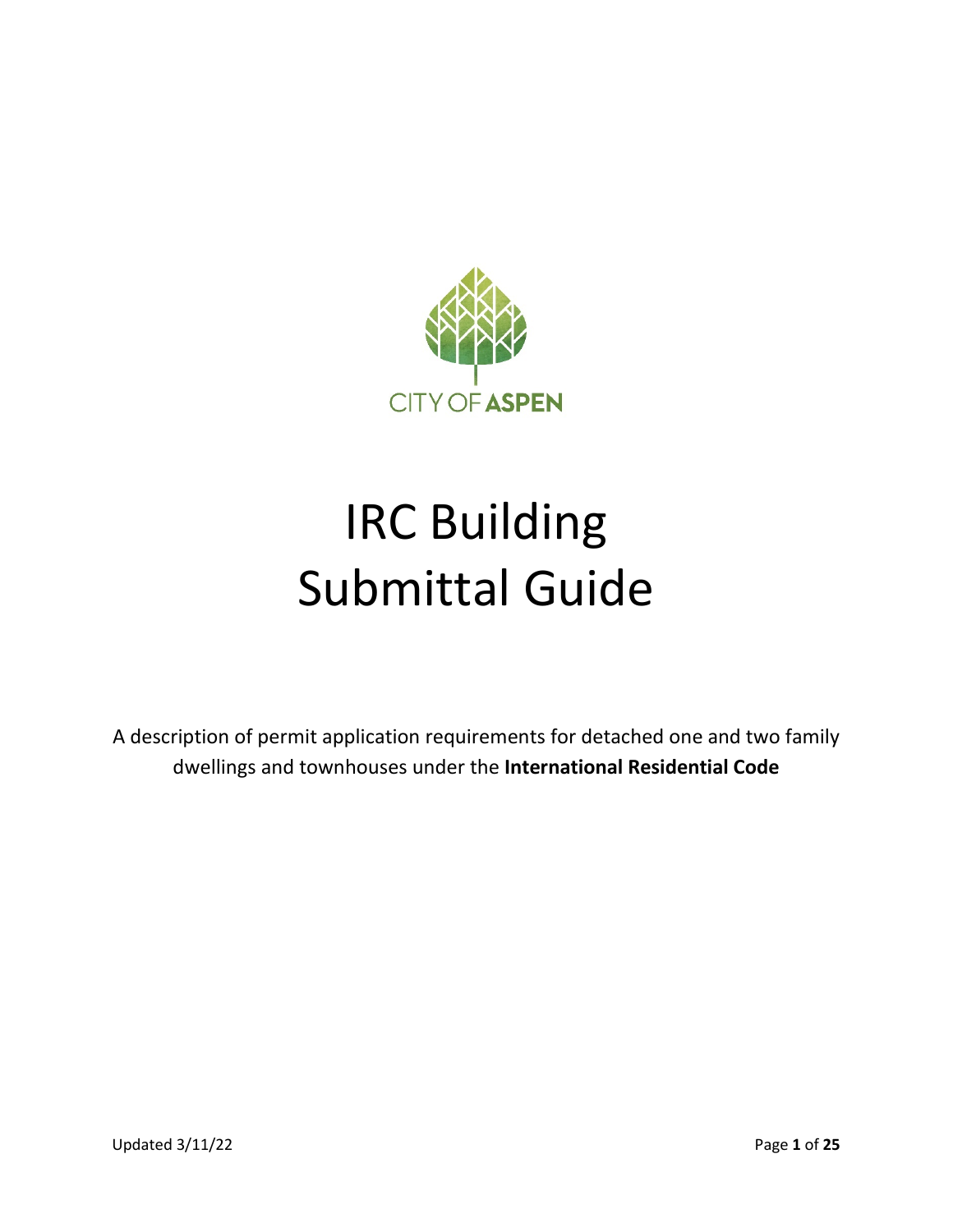### Table of Contents

#### **Documents**

| Planning Approvals ______________         | 3  |
|-------------------------------------------|----|
| Permit Application Signature Packet       | 3  |
| Asbestos Test & Clearance Reports         | 3  |
| State Demolition Approval Notice          | 3  |
| Fireplace Registration & Specs            | 4  |
| Energy Code Compliance __________         | 4  |
| Non-Vented Roof Assembly Calculations     | 6  |
| U-factor Fenestration Docs _________      | 8  |
| RREMP Documents _________________         | 8  |
| Line Grade Verification Form _______      | 9  |
| Verification of Structural Integrity ____ | 9  |
| Soils Report ____________________         | 9  |
| Smuggler Super Fund Permit                | 10 |
| Special Inspection Agreement              | 10 |
| Mechanical Documents                      | 10 |
| Photos                                    | 11 |
| Unit/Building Relationship                | 11 |
| Class A Roof Assembly Documentation       | 11 |

#### **Drawings**

| Drawing Standards __________________    | 12 |
|-----------------------------------------|----|
|                                         | 12 |
| Survey ________________________________ | 12 |
| Excavation/Earth Retention Plans        | 13 |
|                                         | 13 |
| Renewable Energy Mitigation plan        | 13 |
|                                         | 14 |
|                                         | 14 |
|                                         | 15 |
|                                         | 16 |
| Sections _________________________      | 16 |
| Details _________________________       | 18 |
| Schedules __________________________    | 19 |
| Reflected Ceiling Plans                 | 19 |
| Mechanical Plans ______________________ | 19 |
| Lighting Plans ______________________   | 20 |
|                                         | 20 |
| Radon Plan                              | 21 |

#### **Additional Information**

| <b>Adopted Codes</b>                | 22  |
|-------------------------------------|-----|
| Design Criteria                     | 22  |
| <b>Permitting Fees</b>              | 23  |
| <b>Fire Sprinklers</b>              | 23  |
| <b>Carbon Monoxide Detectors</b>    | 23  |
| Inspections                         | 23. |
| <b>Final Inspections</b>            | 23  |
| Application Process: What to Expect | 24  |
| How to Apply for a Permit           | 25  |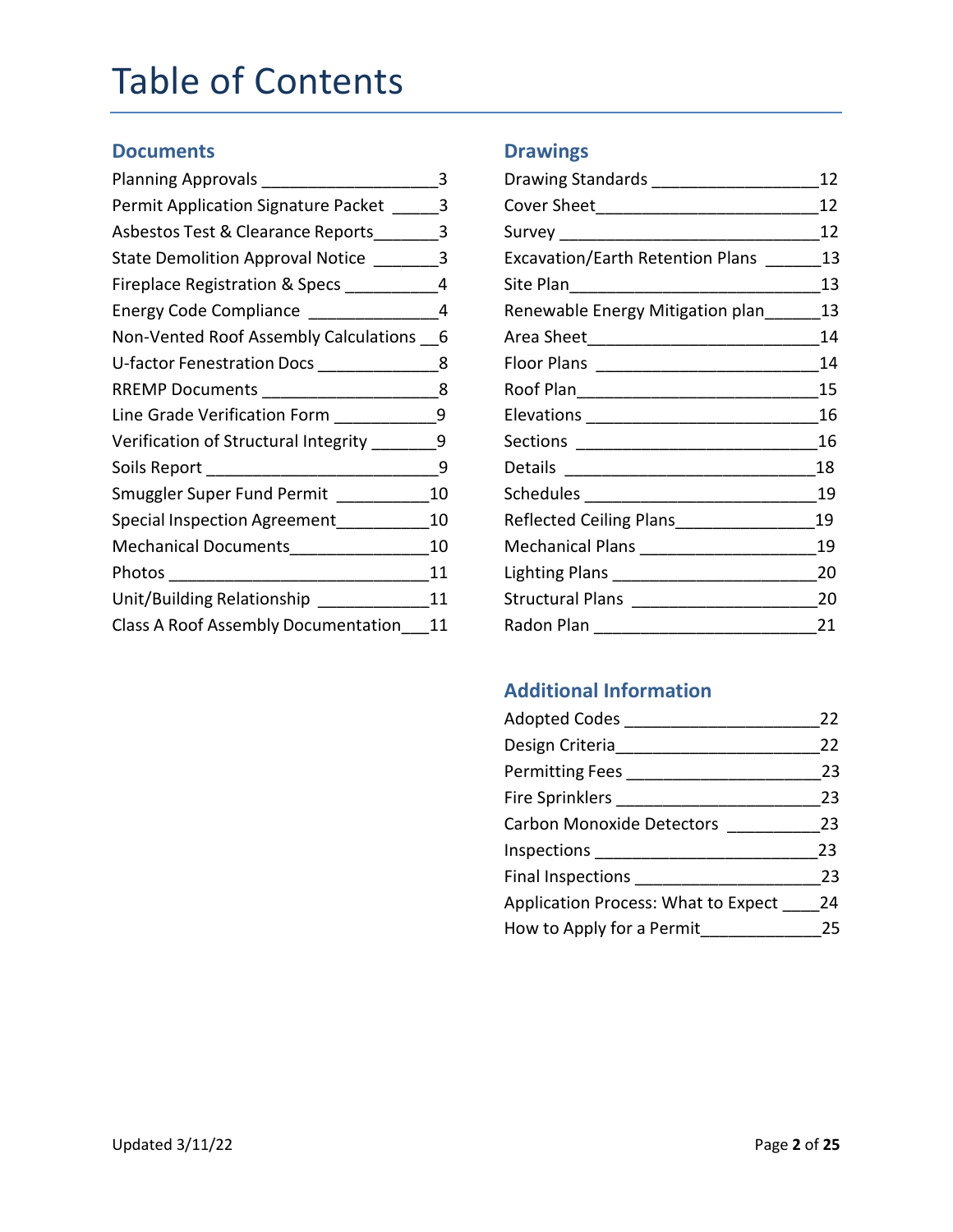### Documents

Planning Approvals<br>Check with the Planning Department to see if your project requires land use review. Any of the following documents that are specific to your project must be submitted with your application:

- □ Resolutions
- □ Decisions
- □ Ordinances
- □ Development Orders
- □ Other Land Use Approvals

#### Permit Application Signatures Packet

This is required for every type of building permit application and can be found in the City'[s Document](https://www.cityofaspen.com/1391/Document-and-Resource-Library)  [Library.](https://www.cityofaspen.com/1391/Document-and-Resource-Library) The COA Permit Application Signature Packet is comprised of the following forms:

- **Building Permit Contact Sheet**
- **Homeowner Association Compliance Form**
- **Valuation Affidavit**
- **Asbestos Verification and Checklist**
- **Zoning Compliance Verification Policy**

Each page of the Signature Packet must be filled out entirely with appropriate signatures where required. Incomplete pages in this application packet will be rejected.

# Asbestos Test and Asbestos Clearance Reports<br>If 'YES' is checked on any of the questions on the Asbestos Verification and Checklist (above), you must

provide an asbestos test report. The report must include the following:

- 1. Inspector's narrative including sampling locations
- 2. Inspector's certificate
- 3. Lab data

If Asbestos is found and you will be disturbing it, you must submit a final air clearance asbestos abatement report prior to permit issuance.

## State Asbestos Demolition Approval Notice<br>This document is required if you are demolishing an entire building. One notice is required for each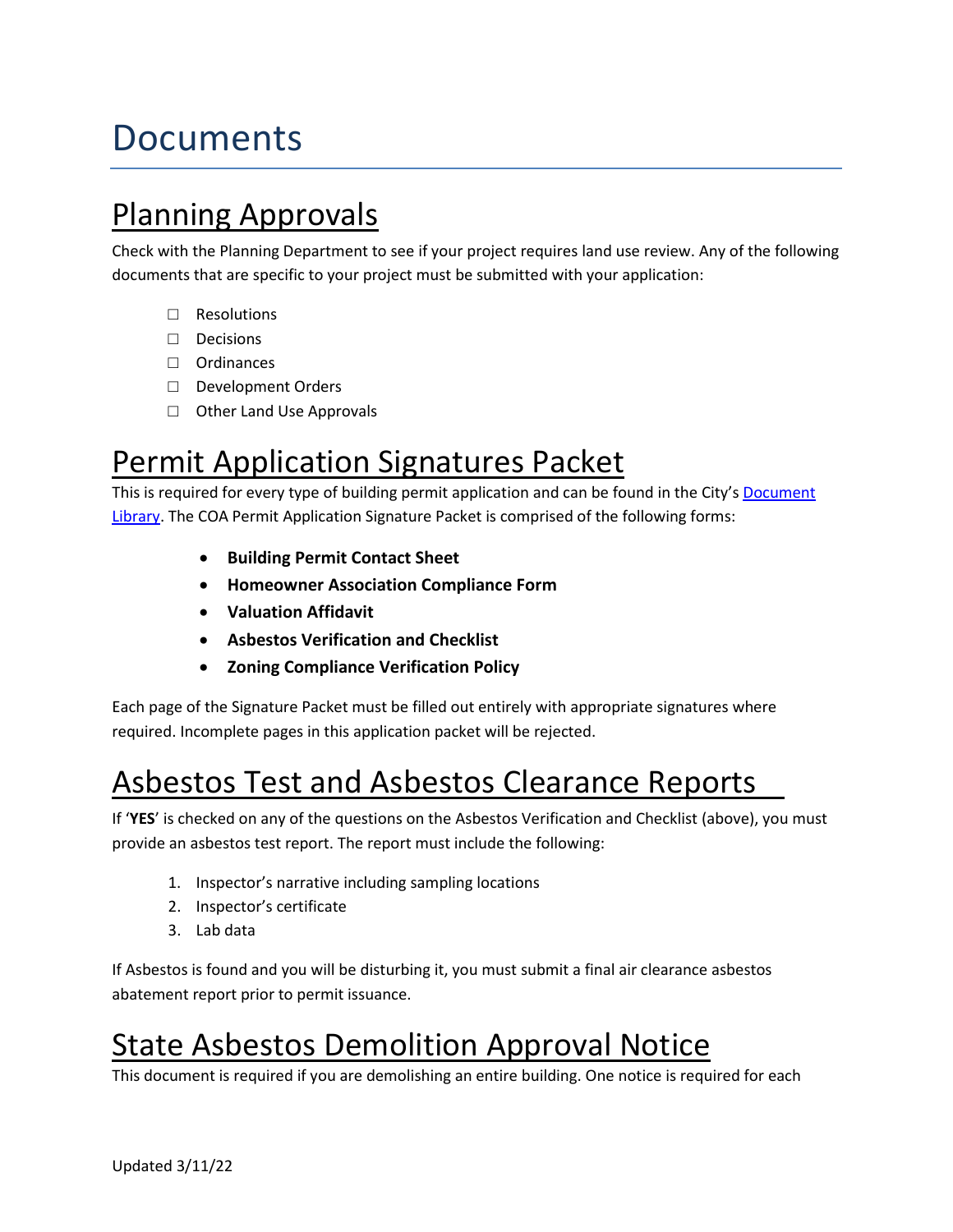separate building, including outbuildings. You must submit the original license, not a copy. The Asbestos Verification and Checklist has information on how to acquire one.

#### Fireplace Registration and Installation Instructions

The **Fireplace Registration Form** can be found in the [Document Library](https://www.cityofaspen.com/1391/Document-and-Resource-Library) and is required if you are adding or altering a fireplace. You must enter details for all fireplaces and fire pits existing and proposed associated with the unit.

For factory-built wood and gas log fireplaces, provide the **manufacturer's installation instructions** for each factory-built component (note: no new wood burning fireplaces are permitted indoors).

The following must be included in the instructions per R1004 and R1005:

- □ Firebox clearances
- □ Chimney/Flue/Termination clearances
- □ Hearth Extension requirements
- □ Structural support
- □ Exterior air requirements (R1006)
- □ Damper or tight-fitting door (2015 IECC R402.4.2)
- $\Box$  Damper/Flue sentinel/Power vent information if applicable for gas log fireplaces

#### Energy Code Compliance

Applicable to new construction, additions, and alterations that affect the thermal envelope (exterior windows, doors, walls, roof, etc). See the Details section (p.17) for air sealing requirements and the Electrical section for lighting requirements.

#### **You must choose one of the following five methods to demonstrate energy code compliance of the thermal envelope. You must note on the plans which approach you are taking.**

**1. Prescriptive Alternative:** Use the values in Table R402.1.2 for insulation and fenestration (printed below). Your details, sections, and/or schedules must be noted with these R and U values.

|             |                                              |                          |    | <b>WOOD</b>                  |                        |                 |                 |                            | <b>CRAWL</b>       |
|-------------|----------------------------------------------|--------------------------|----|------------------------------|------------------------|-----------------|-----------------|----------------------------|--------------------|
|             |                                              |                          |    | <b>FRAME</b>                 | <b>MASS</b>            |                 | <b>BASEMENT</b> | <b>SLAB</b>                | <b>SPACE</b>       |
|             | <b>CLIMATE FENESTRATION SKYLIGHT CEILING</b> |                          |    | <b>WALL</b>                  | <b>WALL</b>            | <b>FLOOR</b>    | <b>WALL</b>     | <i><b>R-VALUE</b></i>      | <b>WALL</b>        |
| <b>ZONE</b> | <b>U-FACTOR</b>                              | U-FACTOR R-VALUE R-VALUE |    |                              | <b>R-VALUE R-VALUE</b> |                 | <b>R-VALUE</b>  | <b>&amp; DEPTH A-VALUE</b> |                    |
|             | 0.28                                         | 0.55                     | 49 | $20 + 5$ or<br>$13 + 10^{h}$ | $19/21$ <sup>i</sup>   | 38 <sup>g</sup> | $15/19^c$       | 10.4 $ftd$                 | 15/19 <sup>c</sup> |

#### **2015 IECC Table R402.1.2 (as amended by City of Aspen Ordinance 40, 2016)**

Table Footnotes:

c. "15/19" means R-15 continuous insulated sheathing on the interior or exterior of the home or R-19 cavity insulation at the interior of the basement wall. "15/19" shall be permitted to be met with R-13 cavity insulation on the interior of the basement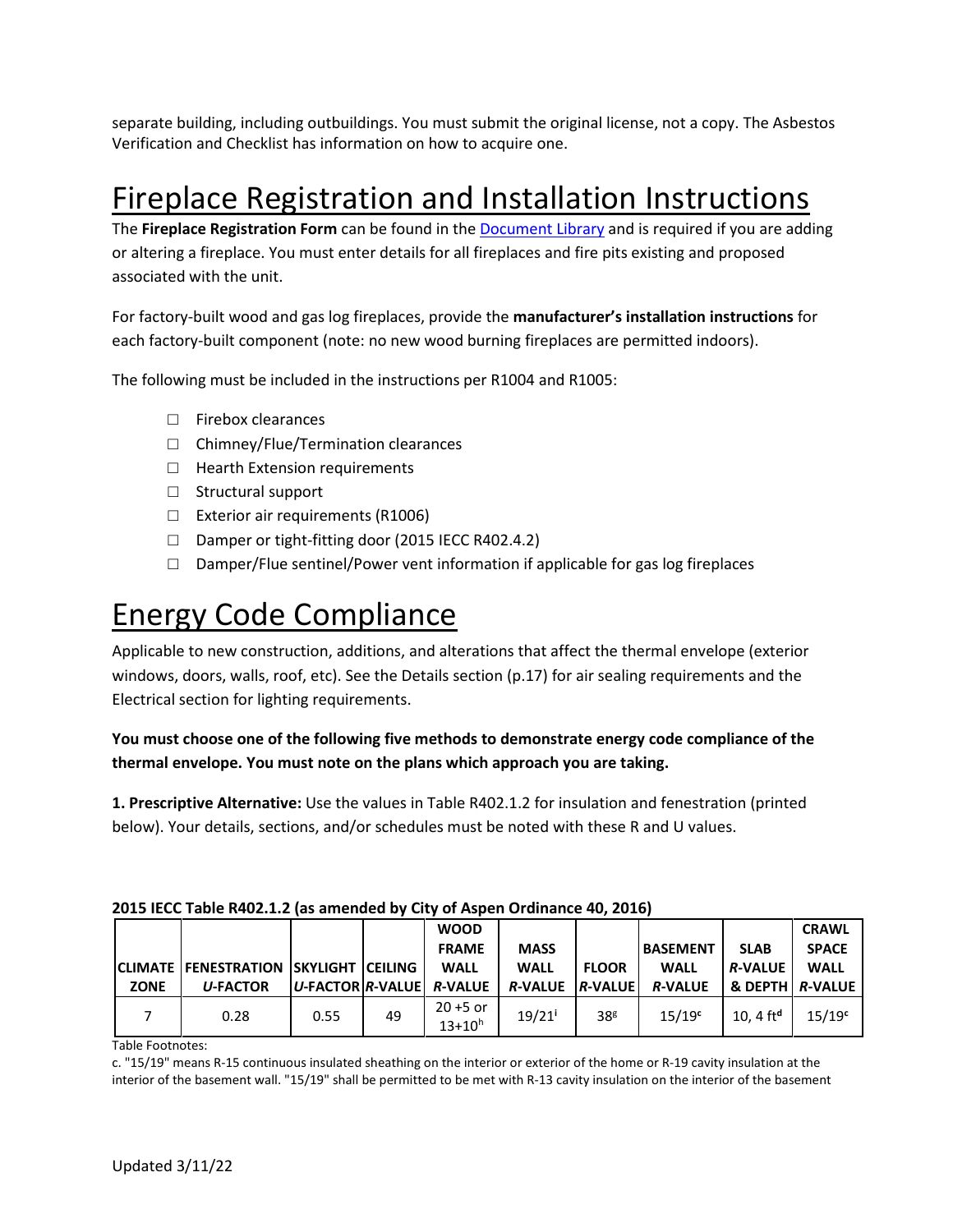wall plus R-5 continuous insulated sheathing on the interior or exterior of the home. "10/13" means R-10 continuous insulated sheathing on the interior or exterior of the home or R-13 cavity insulation at the interior of the basement wall. d. R-5 shall be added to the required slab edge *R*-values for heated slabs. Insulation depth shall be the depth of the footing or 2 feet, whichever is less in Zones 1 through 3 for heated slabs.

g. Or insulation sufficient to fill the framing cavity, R-19 minimum.

h. The first value is cavity insulation, the second value is continuous insulation, so "13+5" means R-13 cavity insulation plus R-5 continuous insulation.

i. The second *R*-value applies when more than half the insulation is on the interior of the mass wall.

**2. U-factor Alternative:** Use the values out of table R402.1.4 from the 2015 IECC as amended (see below). You must demonstrate your calculations of the U-factor of any assemblies using this alternative, including the effects of thermal bridging of from framing materials. Your details, sections, and/or schedules must be noted with these values. You may mix this approach with the prescriptive one above.

| Fenestration | Skylight | Ceiling | Frame   | Mass    | Floor U- | <b>Basement</b> | Crawl  |
|--------------|----------|---------|---------|---------|----------|-----------------|--------|
| U-Factor     | U-Factor | U-      | Wall U- | Wall U- | Factor   | Wall U-         | Space  |
|              |          | Factor  | Factor  | Factor  |          | Factor          | U-     |
|              |          |         |         |         |          |                 | Factor |
| 0.28         | .55      | 0.026   | 0.045   | 0.057   | 0.028    | 0.050           | 0.055  |

**3. Total UA Alternative:** Use **REScheck**, downloadable for free at [www.energycodes.gov.](http://www.energycodes.gov/) The proposed design must be a minimum of 2% more efficient than the standard reference design to accommodate for Aspen's amended prescriptive fenestration U-factor.

Be sure to address the following in your REScheck:

- □ Select 2015 IECC as the code
- □ Under Options, choose Compliance Method: UA trade-off
- □ Fill out all info on the Project tab, including Project Details (not optional!)
- $\Box$  Fill out the Envelope tab with all of your assemblies and fenestration. See the Help section for guidance.
- $\Box$  The makeup and area of all assemblies must EXACTLY match the plans.
- $\Box$  Cavity insulation is insulation installed in the framing cavities between studs and joists. Continuous insulation is installed beyond framing and runs past it.
- □ Sign the REScheck.

**4. Simulated Performance Alternative:** Use **REScheck**, downloadable a[t www.energycodes.gov,](http://www.energycodes.gov/) or other software approved by the building official.

Be sure to address the following in your REScheck:

- $\Box$  Under Options, choose Compliance Method: Performance Alternative
- $\Box$  All the requirements of the Total UA Alternative method above apply.
- $\Box$  Using the performance alternative requires additional inputs including conditioned floor area, orientation of the building, a minimum of four walls having unique orientations, and a minimum of one roof and floor.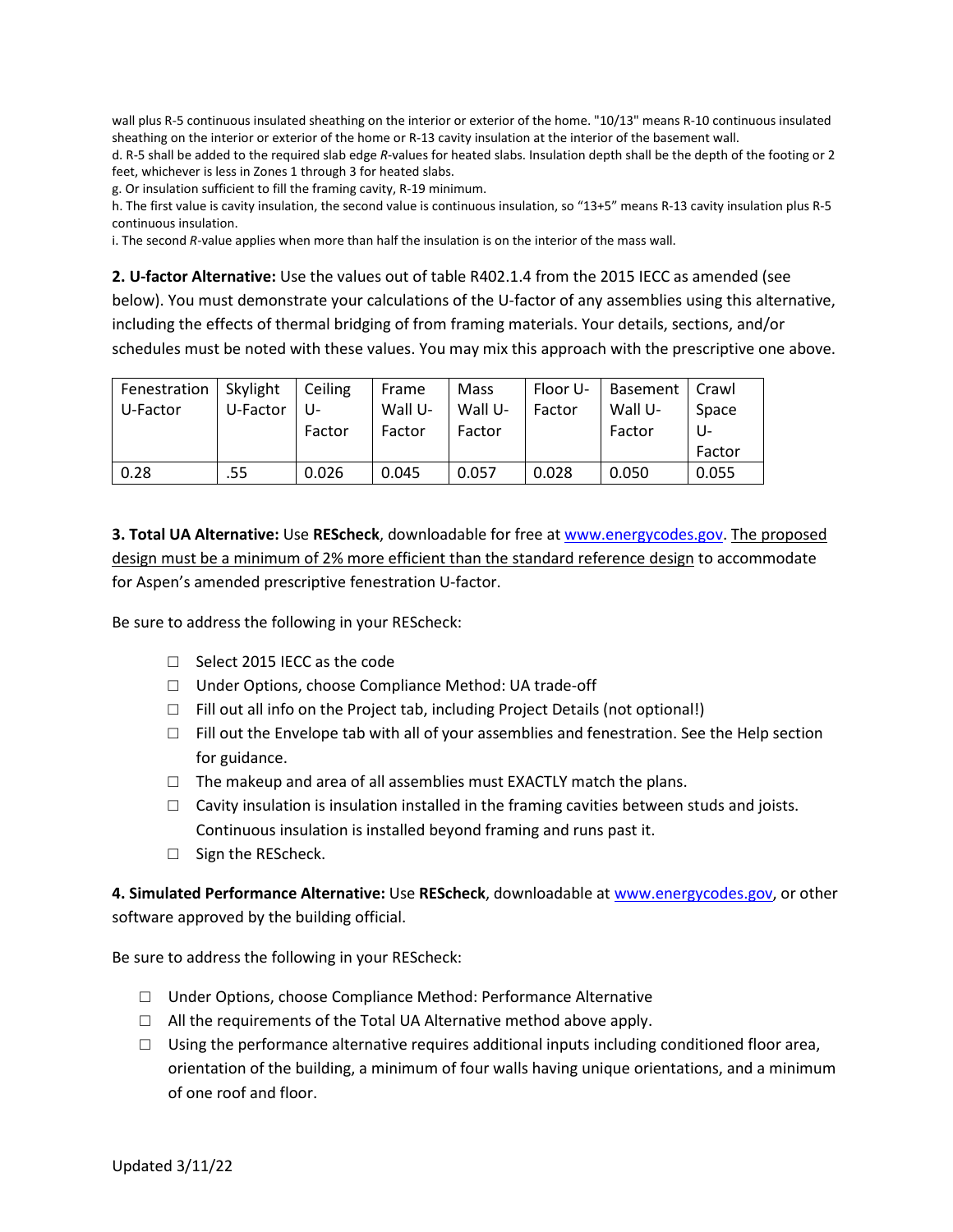**5. Simplified Equivalent Compliance Alternative:** Under this approach, energy compliance is based on adhering to minimum size for the heating and cooling systems:

1. The ratio of the air conditioning capacity to conditioned space is less than or equal to 1 ton per 1000 square feet.

2. The ratio of the space heating system capacity to floor area of conditioned space is less than or equal to 32,000 Btu/h per 1000 square feet.

The design team must provide details, sections, and/or schedules with insulation and fenestration R or U values, but any values are acceptable if the air conditioning and space heating capacity meets the minimum. The heating system size is only intended for space heating, so if the system also supplies hot water and/or snowmelt, load calculations need to be provided to show what portion of the total output is needed for each of its uses.

This path also has two additional requirements:

- 1) The distance from the hot water supply outlet to hot water pipe to the hot water entry to a room where hot water is used shall be no more than 10ft. This shall apply to the kitchens, bathrooms with showers or tub, and rooms with a clothes washer. Provide hot water piping plans to illustrate compliance.
- 2) Lighting at least one of the following requirements shall be deemed in compliance: 1. Lamps over 15 watts shall be CFL, LED, or have an efficacy not less than 90 lumens per watt. 2. At least 90% of the lamps or fixtures shall have an efficacy not less than 75 lumens per watt. Provide lighting plans to illustrate compliance.

### Non-Vented Roof Assembly Dew Point Calculations

If your project adds or alters a non-vented roof assembly, you must demonstrate that it will avoid the accumulation of moisture. You must either demonstrate compliance with section R806 or demonstrate compliance with a dew point calculation. **In either case, you must submit a detail of your assembly.**

**R806.5Alternative**: Unvented attic assemblies (spaces between the ceiling joists of the top story and the roof rafters) shall be permitted if **all** the following conditions are met:

1. The unvented attic space is completely contained within the building thermal envelope.

2. No interior vapor retarders are installed on the ceiling side (attic floor) of the unvented attic assembly.

3. Where wood shingles or shakes are used, a minimum 1/4 inch (6 mm) vented air space separates the shingles or shakes and the roofing underlayment above the structural sheathing.

4. Any air-impermeable insulation shall be a vapor retarder or shall have a vapor retarder coating or covering in direct contact with the underside of the insulation.

5. Either Items 5.1, 5.2 or 5.3 shall be met, depending on the air permeability of the insulation directly under the structural roof sheathing.

5.1. Air-impermeable insulation only. Insulation shall be applied in direct contact with the underside of the structural roof sheathing.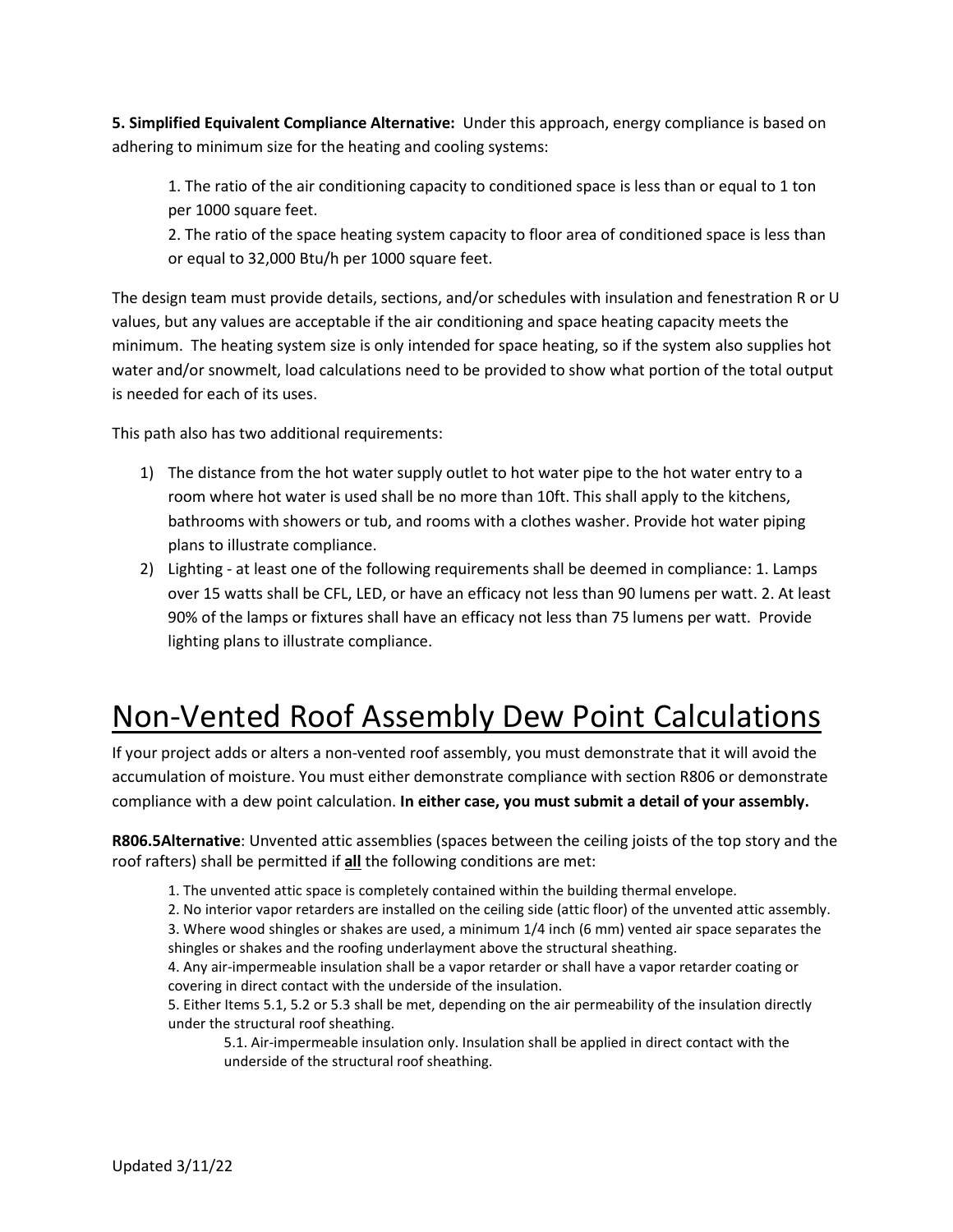5.2. Air-permeable insulation only. In addition to the air-permeable installed directly below the structural sheathing, minimum R-30 rigid board or sheet insulation shall be installed directly above the structural roof sheathing for condensation control.

5.3. Air-impermeable and air-permeable insulation. Minimum R-30 air-impermeable insulation shall be applied in direct contact with the underside of the structural roof sheathing for condensation control. The air-permeable insulation shall be installed directly under the airimpermeable insulation.

**Dew Point Calculation Alternative:** The calculation must show that the temperature of the condensing surface (T interface) is greater than 41 degrees F at 35% relative humidity. You may use the following equation:

 $T(interface) = R(exterior) / R(total) x [T(inside) - T(outside)] + T(outside)$ 

Where:

T(interface) = temperature at the sheathing/insulation interface or the temperature of the first condensing surface. Must be great than 41 deg F. R(exterior) = the R-value of the exterior sheathing R(total) = the total R-value of the entire assembly  $T(inside) = 70 deg F$ T(outside) = 19.8 deg F (mean daily temp)

#### **Example:**

| Thickness:         | Component:                      |      |  |
|--------------------|---------------------------------|------|--|
|                    | Outside air layer               | 0.17 |  |
|                    | Water-proof membrane            | 0.21 |  |
| 5/8"               | Sheathing                       | 0.77 |  |
| $4^{\prime\prime}$ | Closed-cell spray foam          | 28   |  |
|                    | -------condensing surface------ |      |  |
| 51/4"              | Fiberglass Batt (high density)  | 21   |  |
| 5/8"               | Gypsum board                    | 0.56 |  |
|                    | Inside air layer                | 0.65 |  |

 $R(exterior) = 0.17 + 0.21 + 0.77 + 28 = 29.15$  $R(total) = 29.15 + 21 + 0.56 + 0.65 = 51.36$  $T(inside) = 70 deg F$  $T(out) = -16 deg F$ T(interface) = R(exterior) / R(total) x [T(inside) – T(outside)] + T(outside)  $T(interface) = 29.15 / 51.36 \times [70 - 19.8] + 19.8)$  $T($ interface $) = 48.3$ 

The temperature at the first condensing surface (closed-cell spray foam insulation) is 48.3 degrees F. Therefore, the resulting dew point temperature of 41 degrees F would occur within the spray foam, which verifies compliance.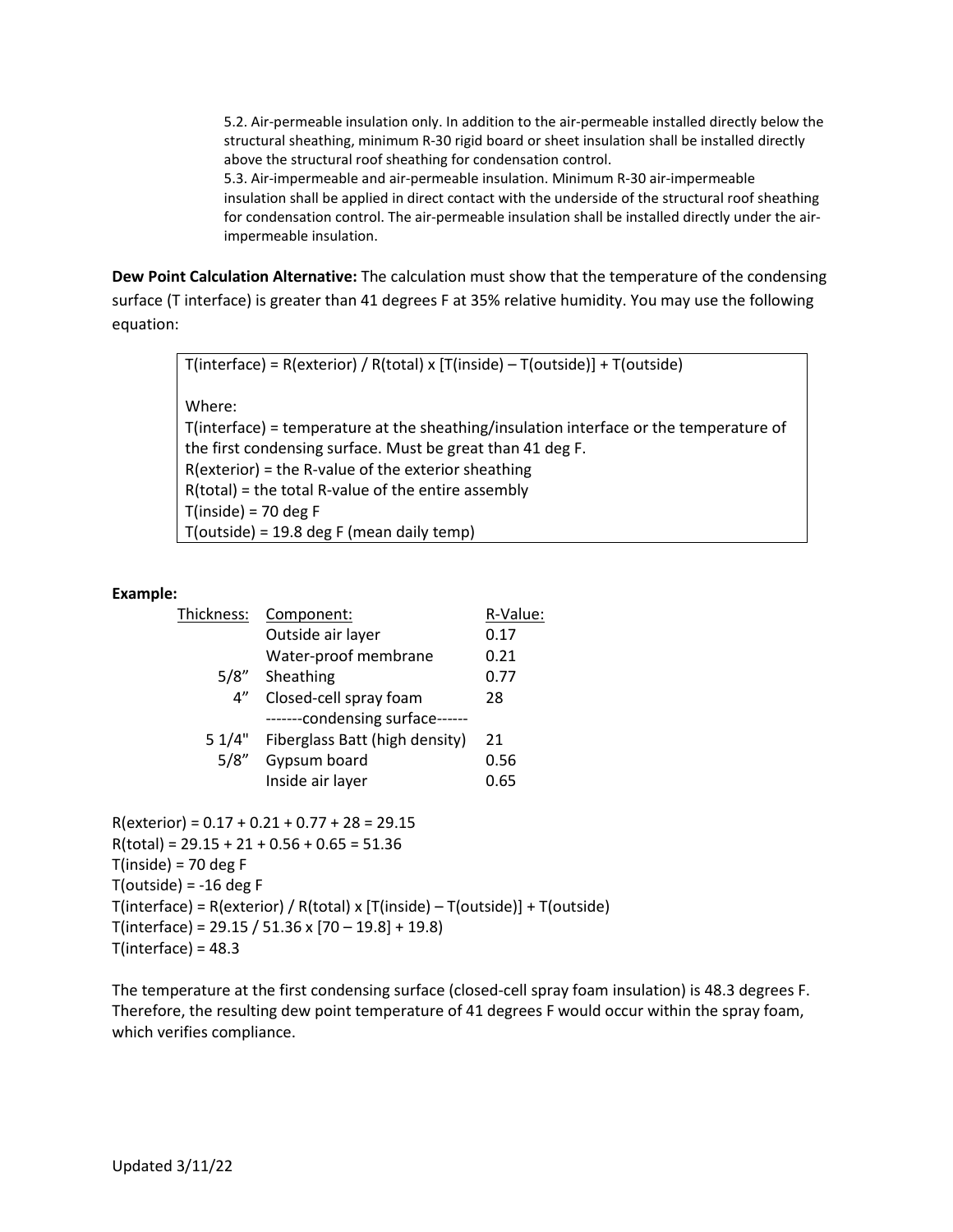### U-Factor Fenestration Documentation

All new windows, skylights, and glazed doors must have a factory applied NFRC stickered label listing the U-factor of the entire assembly. **The maximum U-factor will be determined by Energy Code Compliance path selected (see above)**. You must **note on the plans** that all new fenestration on the project will comply with this.

If new windows, skylights, or doors do not come with a factory applied NFRC stickered label listing the U value of the entire assembly, you must demonstrate the U value using one of the options in the **City of Aspen [Fenestration](https://www.cityofaspen.com/250/Policy-Manual) U-Factor Policy Revision.** 

### Residential Renewable Energy Mitigation Program (RREMP) Documents

Snowmelt equipment, outdoor hot tubs, and outdoor pools are required to comply with the Residential Renewable Energy Mitigation Program (RREMP). In addition to the **full size RREMP plan sheets**, you must submit the following to demonstrate compliance:

**All**:

- □ Completed **RREMP worksheet**, available in the City of Aspen's [Document Library.](https://www.cityofaspen.com/1391/Document-and-Resource-Library)
- □ **Provide specs on boiler** (the boiler/heating unit for the snowmelt, pool, and/or spa), showing AFUE. (annual fuel utilization efficiency)
- $\Box$  If using solar renewable credits: The renewable credit will be determined by the system kW capacity X efficiency of the system as calculated on the RREMP worksheet. Be sure to include this tab from the worksheet.
	- o Plans should show panel location, tilt, and aspect from true South.
	- o **Provide specs on solar panels,** showing dimensions, orientation, and, if Photovoltaic, kW per panel.

#### **Hot Tub**:

- $\Box$  If using a spa that is not CEC or APSP-14 certified, you must include it in the RREMP worksheet and pay the RREMP option fee. For RREMP, the area is the area of the water surface. If installing a RREMP exempt spa, **provide specs showing dimensions and CEC (California Energy Commission) or APSP-14 (Association of Pool and Spa Professionals) certification.** The CEC has a database of compliant spas at [https://cacertappliances.energy.ca.gov/Pages/Search/AdvancedSearch.aspx.](https://cacertappliances.energy.ca.gov/Pages/Search/AdvancedSearch.aspx)
- □ **Provide specs on a safety cover listed as ASTM F 1346** (unless an enclosure barrier is used per 2015 International Swimming Pool and Spa Code 305)
- $\Box$  Permanent spas and pools require an APSP-15 checklist to be submitted. This form can be found in the [Document Library.](https://www.cityofaspen.com/1391/Document-and-Resource-Library)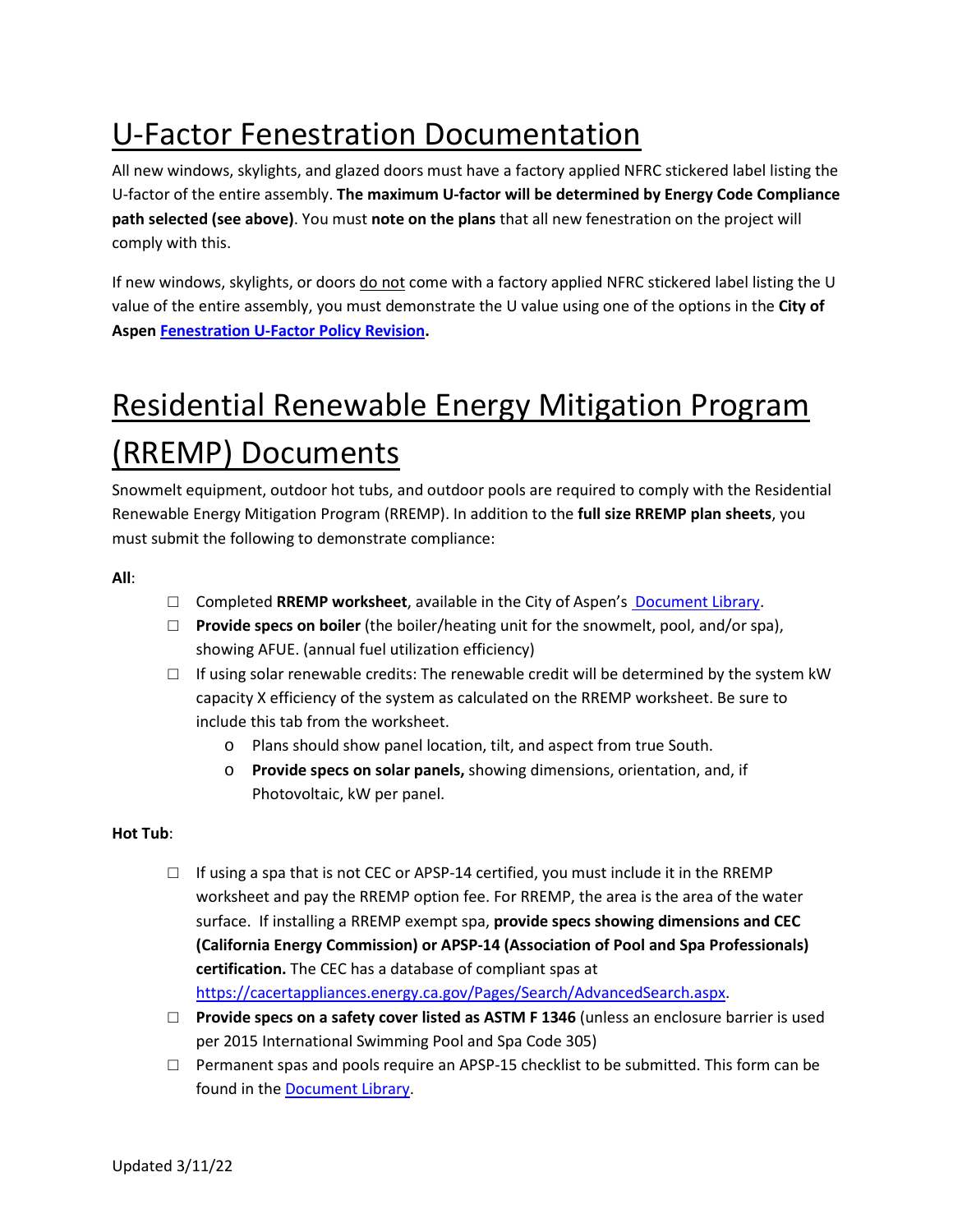#### **Outdoor Pool**:

- □ Must include it in the RREMP worksheet and pay the RREMP option fee. For RREMP, the area is the area of the water surface.
- □ **Provide specs on a safety cover listed as ASTM F 1346** (unless an enclosure barrier is used per 2015 International Swimming Pool and Spa Code 305).
- □ **Provide specs on a vapor-retardant pool cover** (2015 IECC R403.10.3).
- $\Box$  Permanent spas and pools require an APSP-15 checklist to be submitted. This form can be found in the [Document Library.](https://www.cityofaspen.com/1391/Document-and-Resource-Library)

### Line Grade Verification Form

If the project proposes additional square footage (additions and new construction), you must include this form with your submission. It can be found in the City's [Document Library.](https://www.cityofaspen.com/1391/Document-and-Resource-Library) Fill out part A.

### Verification of Structural Integrity

For alteration, demolition and repair work minor in nature; if any walls, or other potentially structural elements are being altered, whether bearing or non-bearing, verification in one of the following forms may be accepted in lieu of a structural plan prior to demolition:

- □ **Stamped Letter Option:** A letter stamped and signed by a structural engineer or architect stating that they will be involved with the project and certifying the structural integrity of the proposed demolition or other work. Once finishes have been removed, if it is determined that structural bearing components will be altered, a structural plan will be required.
- □ **Original Framing Plans Option:** Provide the original framing plans demonstrating that the elements you are proposing to alter are non-bearing and not part of the structural frame. If during construction it is determined that the existing structure does not match the original plans, a new structural plan or stamped letter will be required.

#### Soils Report

This document is required for new construction and additions if the load bearing capacity of the soil is assumed to be greater than 2000 psf. Report must comply with the [City of Aspen Soils Report](https://www.cityofaspen.com/DocumentCenter/View/514/Soils-Report-PDF)  [Requirements.](https://www.cityofaspen.com/DocumentCenter/View/514/Soils-Report-PDF) Alternatively, a letter from a geotechnical engineer committing to excavate and then confirm assumptions or a letter from a geotechnical engineer to use a soils report from an adjacent property may be submitted if approved by the building official.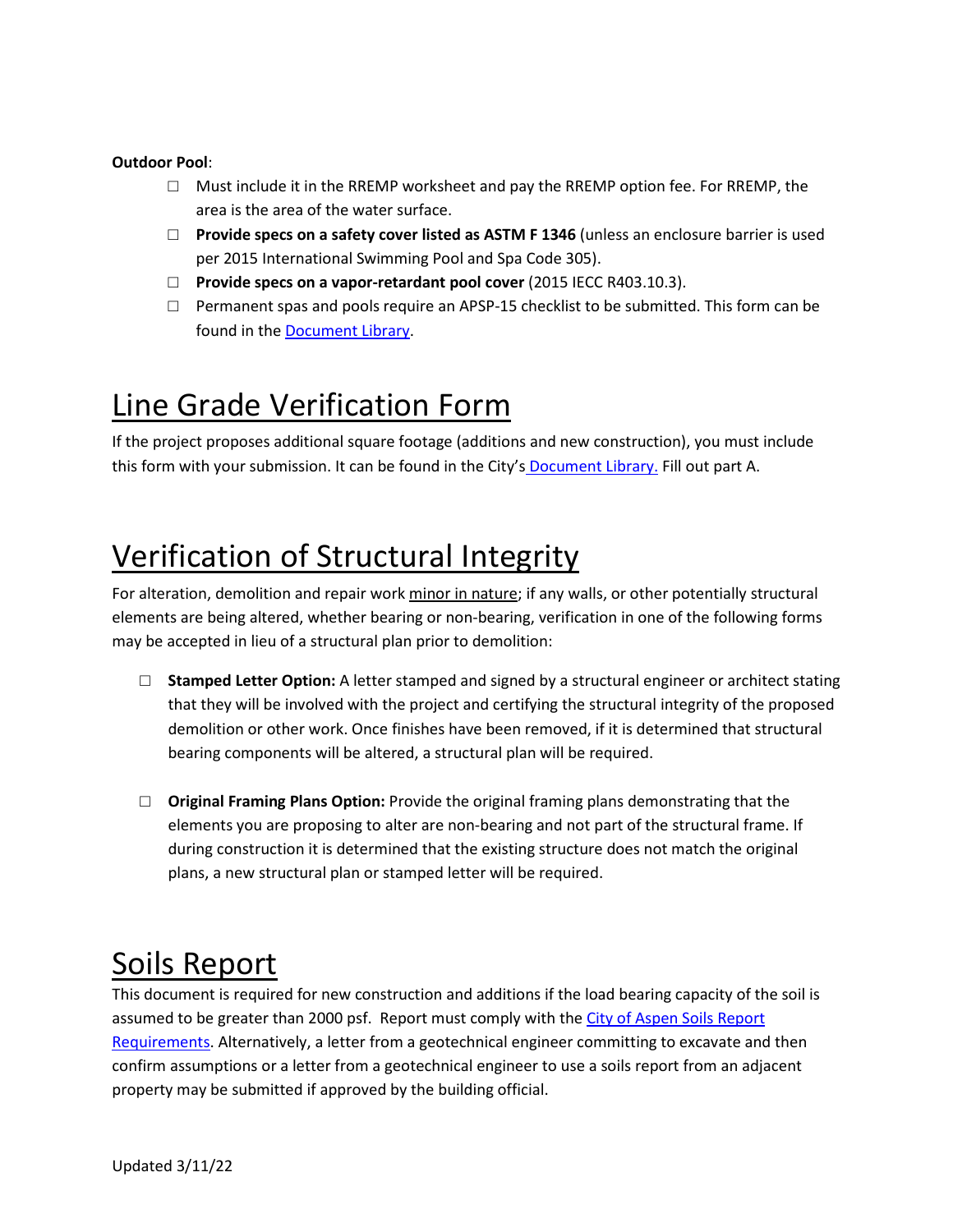### Smuggler Superfund Soil Removal Permit

Applicable to any soil disturbance in the [Smuggler Mountain Superfund zone.](https://www.cityofaspen.com/351/Smuggler-Superfund-Site) If your project is within the red boundary lines of th[e Superfund Map,](https://www.cityofaspen.com/DocumentCenter/View/7177/SmugglerEPA_Superfund_2021_24x36) then this applies to you.

### Special Inspection and Testing Agreement

In addition to Inspections per Sec R109, other inspections per R109.1.5 may be required by the building official. Work that includes any of the following requires special inspection per 2015 IBC section 1704:

- □ High strength bolting
- □ Epoxy anchors
- □ Structural steel welding
- □ Prestressed tendons
- $\Box$  Permanent micropiles or helical piers
- □ Sprayed fire-resistant materials
- □ Mastic and intumescent fire-resistant coatings

The Special Inspection and Testing Agreement may be turned in later in the submittal process; it is not required at application submittal but is required prior to sign off and issuance. This document can be found on the City's [Document Library.](https://www.cityofaspen.com/1391/Document-and-Resource-Library) The agreement must be signed by the following entities:

- □ **Special Inspection Agency** (must be hired by the owner or owner's authorized agent. NOT by the contractor)
- □ **Owner**
- □ **Engineer/Architect**
- □ **Contractor**
- □ **Fabricator (either approved or inspected)\***

\*Approved fabricators may inspect their own shop fabrication but must have their field work inspected by the special inspector. Inspected fabricators must have all of their work inspected by the special inspector.

### Mechanical Documents

**For all projects: Submit cut sheets and/or installation instructions for any new equipment** as necessary to demonstrate code compliance.

**See also**: Mechanical Plan section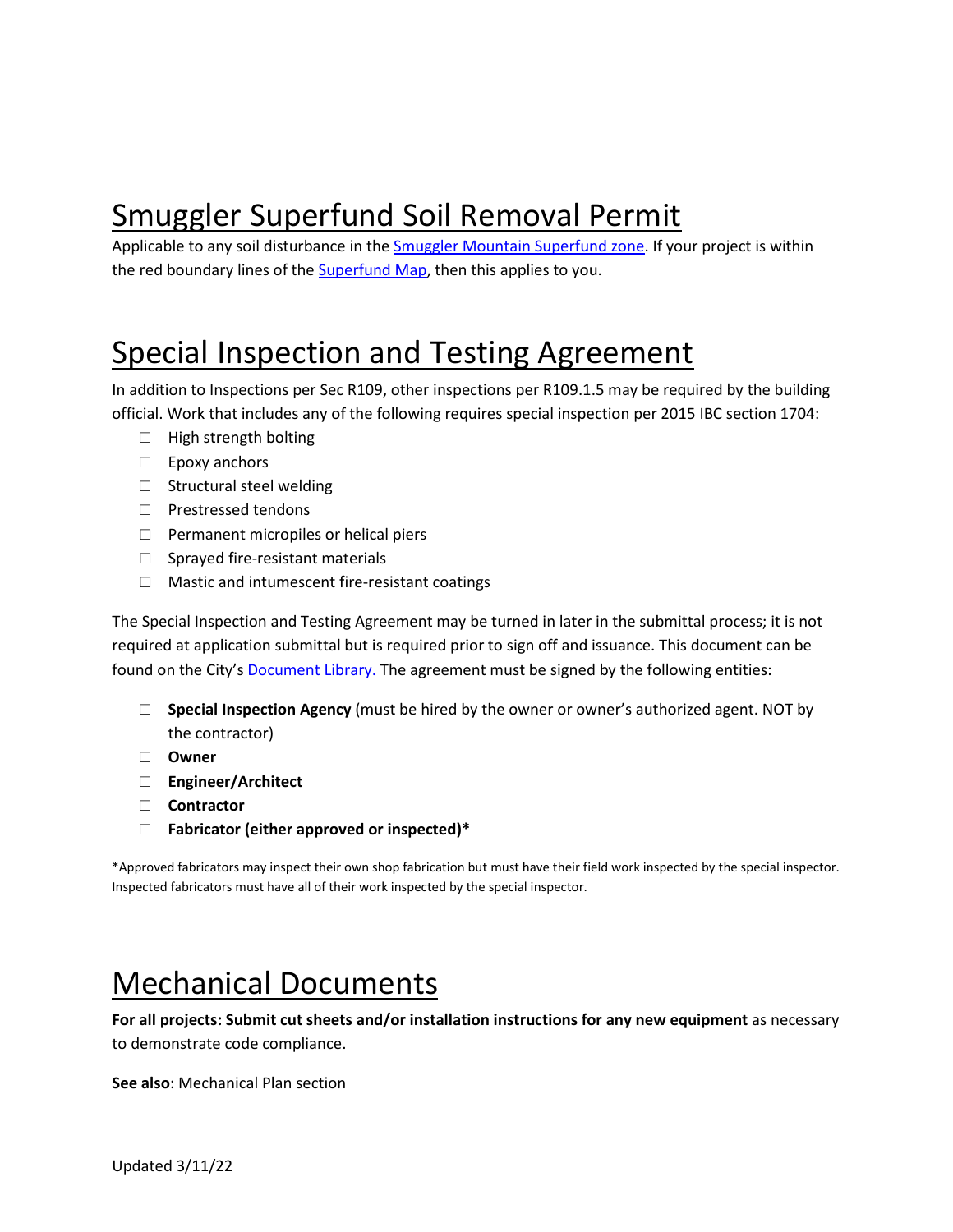### Photos

Provide photographs of the proposed work areas. **Photos are a requirement for roof and repair permits,** but optional for other permit types to aid plans examiner in better understanding the existing conditions.

### Unit/Building Relationship

For alterations and additions to duplexes and townhouses only. Provide an elevation, section, or photograph clearly outlining and showing the relationship of the unit being altered to the remainder of the building. Highlight your unit and show neighboring units.

### Class A Roof Assembly Documentation

For all new roofs and reroofs, a Class A assembly is required by Ordinance 40, 2016. Provide documentation that your assembly is listed as a Class A assembly. This is typically an ESR or UL report. Provide roof details in the plans to match the report.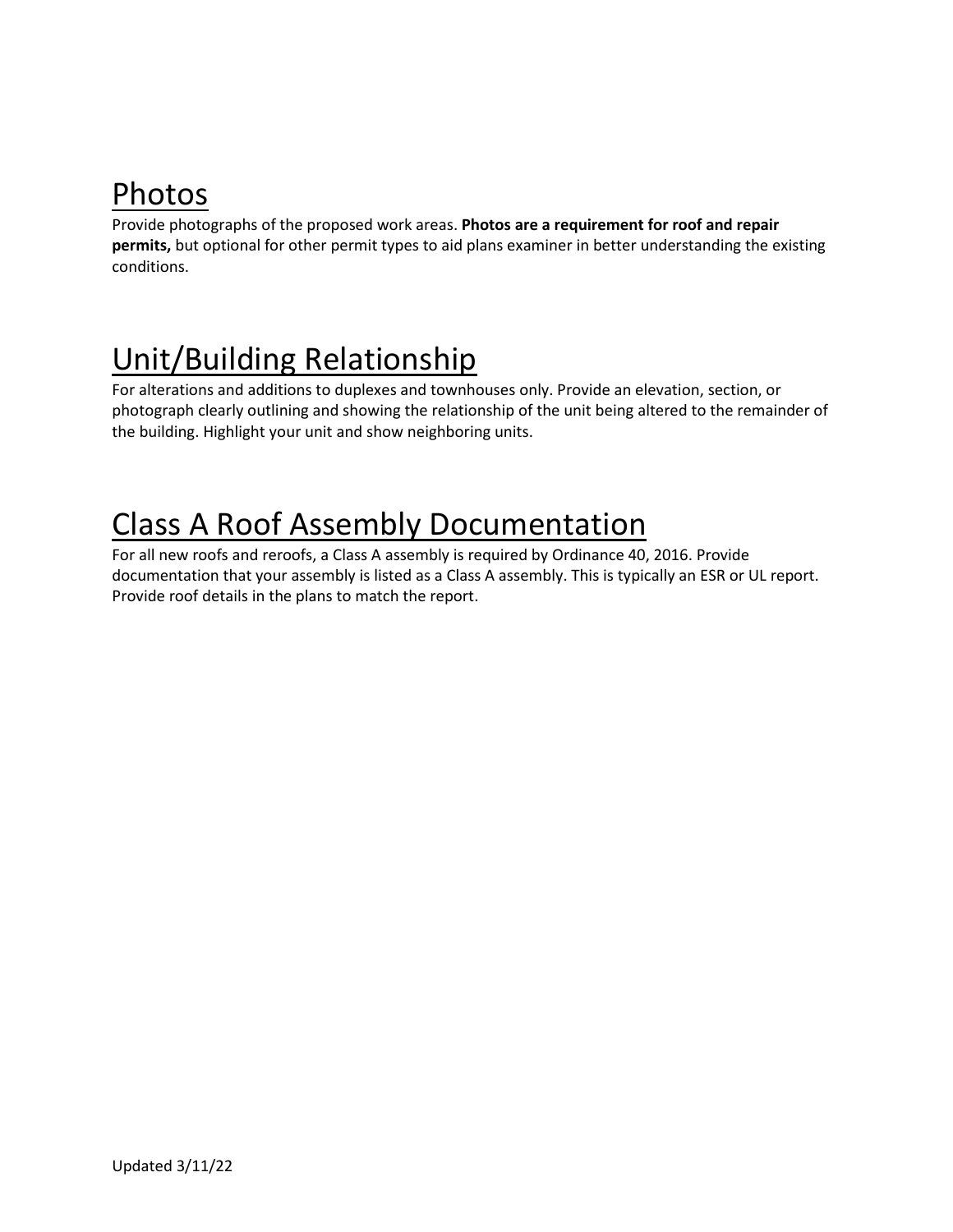### Construction Drawings Set

#### Drawing Standards

- $\Box$  All drawing sets must be submitted virtually in 24"x 36" size format. For full electronic submittal standards, see th[e Electronic File Preparation Standards for the City of Aspen.](https://www.cityofaspen.com/DocumentCenter/View/275/Electronic-File-Preparation-Standards-for-City-of-Aspen)
- $\Box$  All sheets in a drawing set must be the same size, sequentially labeled, dated and have a page title/description.
- $\Box$  Include North arrow and the scale [standard architectural or engineering scales (1/4"=1', etc)].
- $\Box$  1/4" scale is preferred. Minimum scale is 3/16".
- $\Box$  Title block with project name, project address and legal description.
- $\Box$  Include matching gridlines on all drawings.
- $\Box$  All structural plans, details and calculations must be prepared, stamped, and signed by a professional engineer or architect licensed in the state of Colorado (digital copy of seal and signature is sufficient).
- $\Box$  Architectural drawings do not require a stamp for single family buildings per Colorado Revised Statutes.
- □ **Existing/Demolition plans and elevations** shall be grouped together prior to the proposed plans.
- □ **All drawings must differentiate between existing and proposed construction.**
- □ Provide **floor plans of the entire unit**, not just the area of work.
- $\Box$  The floor plans should be ordered from lowest floor to the highest floor (i.e. basement, first floor, second floor).
- □ All Change Orders shall highlight with clouds or bubbles all areas changed and **include a bulleted list of the changes**. All changes must be identified in this manner. Corrections made to a permit during the review process shall not have clouds or bubbles, only change orders should have revision clouds.
- $\Box$  The sheets must be in the order shown below.

*Note: Some items below are repeated on different sheets. It is not required to have these items shown multiple times, just be sure to show in one of the listed locations.*

#### Cover Sheet

- $\Box$  Contact Info for all involved parties, Designer or Architect, Structural Engineer, Mechanical Engineer, Civil Engineer, Contractor, Owner and if Owners Representative
- $\Box$  Table of Contents: index of sheets in the same order presented in this guide.
- □ **Planning approvals**. Print *every page of every approval* on the cover sheet, if it won't all fit, add additional sheets.

#### Survey

For new construction and additions. Must be drawn per the Compliant City of Aspen Survey Checklist in the [Document Library.](https://www.cityofaspen.com/1391/Document-and-Resource-Library)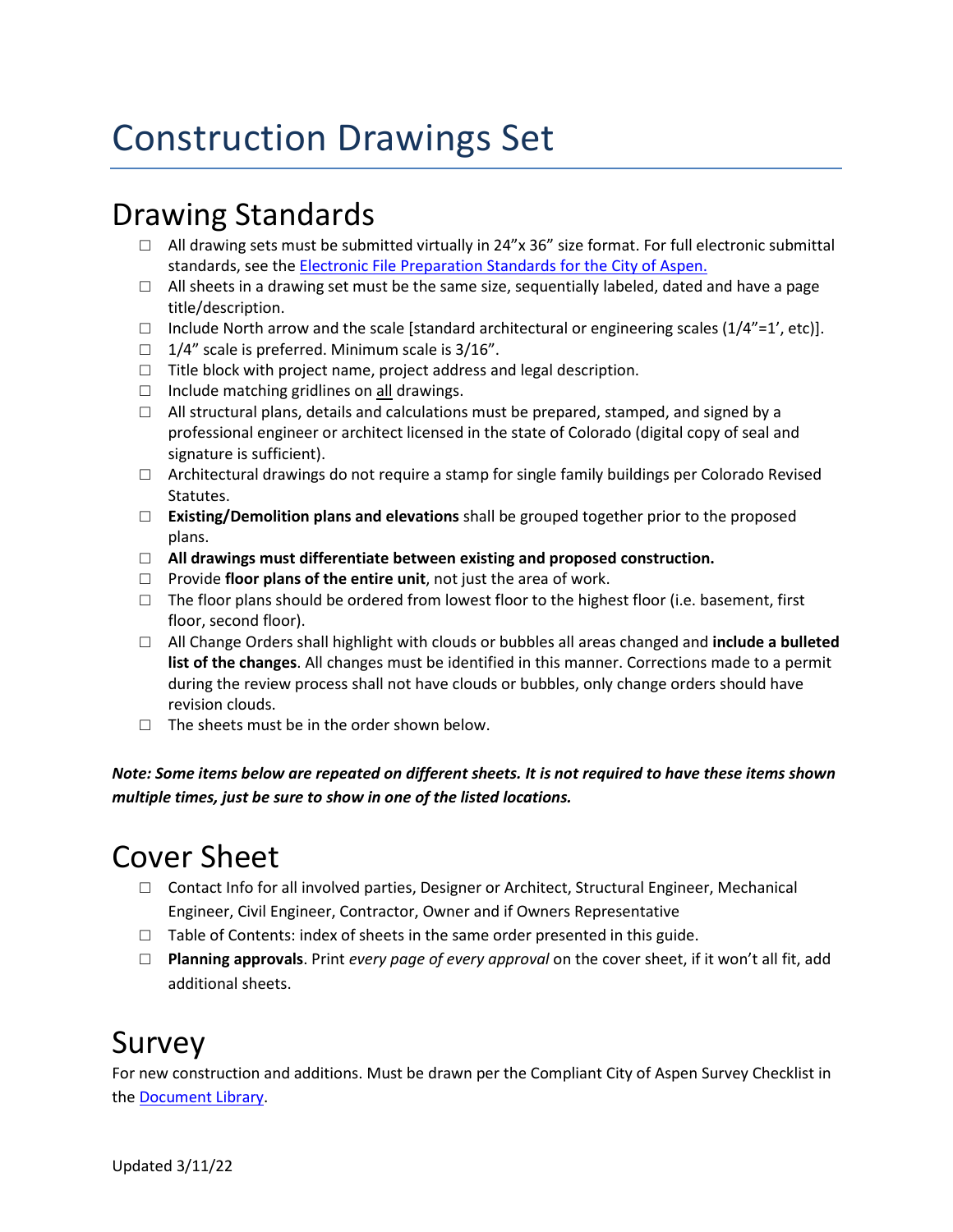#### Excavation/Earth Retention Plans

(under Chapter 18 of the 2015 IBC and City of Aspen Engineering Standards)

 $\Box$  Plans for Temporary and/or Permanent Soil Nails and Micropiles (must be stamped by engineer), or a site plan that includes layback area and profile. Site plan must show adequate space on site for a one-to-one layback (the proposed foundation walls are within a horizontal distance less than the vertical depth of excavation of any existing travel way, structure, or property line.)

#### Site Plan

For new construction, additions, and exterior alterations, include the following:

- □ Property lines, building setbacks, building envelopes, and easements
- $\Box$  Exterior walls, roof lines, and overhead building projections with dimensions that tie the building to the property line and other buildings on the same lot.
- $\Box$  Provide the equivalent grade to architectural 100'. (i.e. 100' = 7495.5')
- $\Box$  Show horizontal dimensions that 'tie the building to the property boundary
- $\Box$  All development, including: Structures, decks, patios, walls, retaining walls, fences, gates, walkways, fire pits, water features, railings, pergolas, trellises, vehicular access, parking areas, vehicular turn-arounds, driveways, carports, condensers, equipment, etc
- $\Box$  Fire truck access, including distance and width, and turnarounds
- $\Box$  Adjacent streets, alleys, adjacent building properties
- $\Box$  Existing and proposed grades including spot elevations
- □ Locations of all utility meters and shutoffs
- $\Box$  Design flood elevations, flood hazard areas, and floodways (if applicable)
- □ May show RREMP sheet information if preferred.

### Residential Renewable Energy Mitigation Program (RREMP) Plan

- $\Box$  Show all snowmelt areas in plan, provide individual area square footages and the total square footage.
- □ R-10 insulation detail under snowmelt. Must be rigid foam, no bubble wrap.
- $\Box$  Solar panels shown on plan. Photovoltaic: kW, orientation, slope, and height above roof. Thermal: square footage, orientation, slope, and height above roof.
- □ Spas and pools.
- □ Enclosure barriers or listed covers for pools and spas
- $\Box$  You may choose to put all of this on the Site Plan instead if it can be done legibly.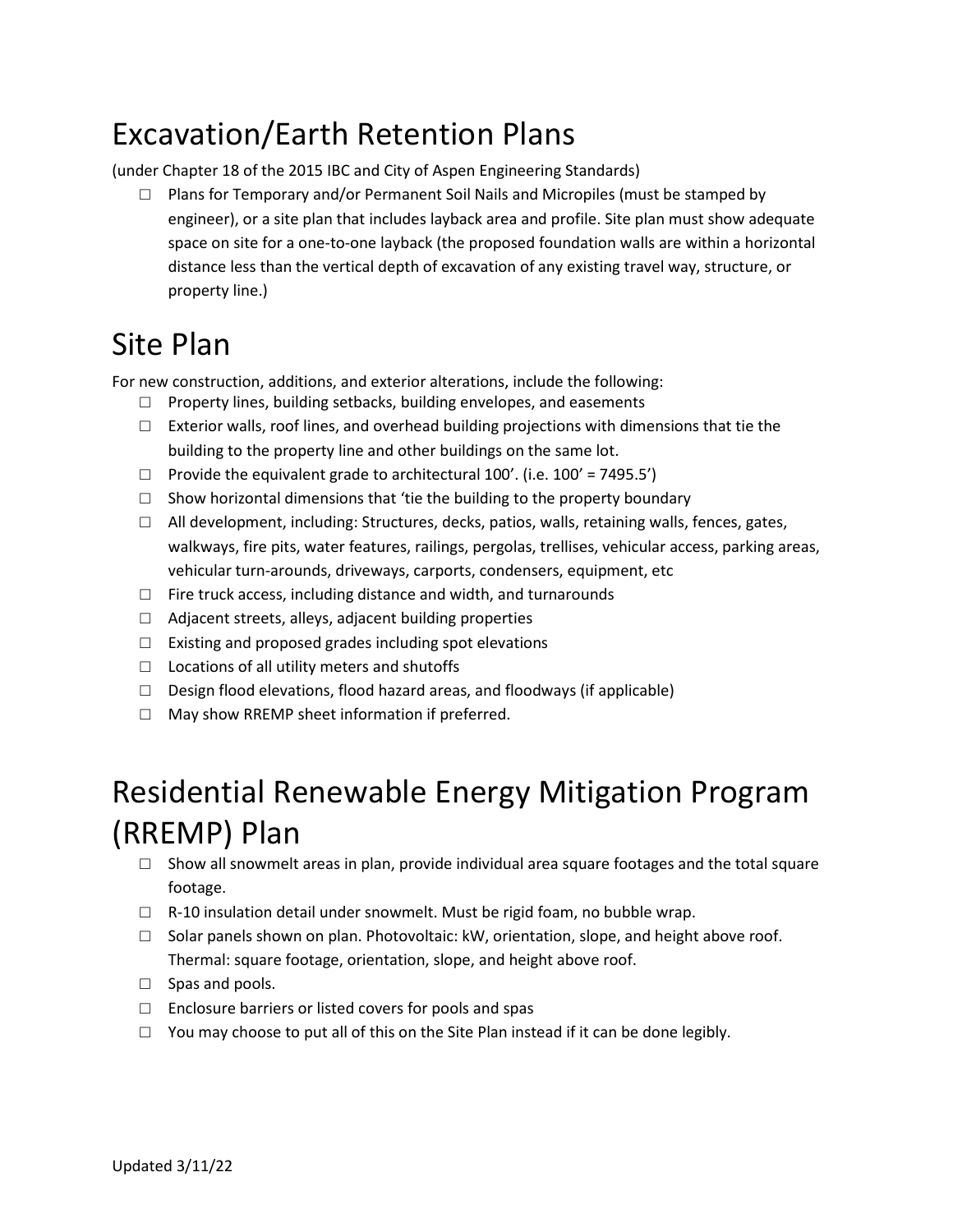#### Area Sheet

Illustrate and calculate building gross floor area as defined by 2015 IBC section 1002 for all structures.

**FLOOR AREA, GROSS.** The floor area within the inside perimeter of the *exterior walls* of the building under consideration, exclusive of vent shafts and courts, without deduction for corridors, stairways, closets, the thickness of interior walls, columns or other features. The floor area of a building, or portion thereof, not provided with surrounding *exterior walls* shall be the usable area under the horizontal projection of the roof or floor above. The gross floor area shall not include shafts with no openings or interior courts.

Commentary: Gross floor area is that area measured within the perimeter formed by the inside surface of the exterior walls. The area of all occupiable and non-occupiable spaces, including mechanical and elevator shafts, toilets, closets, mechanical equipment rooms, etc., is included in the gross floor area. This area could also include any covered porches, carports or other exterior space intended to be used as part of the building's occupiable space.

Illustrate and calculate fire area as defined by 2015 IBC section 902. If the fire area is greater than 5000sqft, a fire sprinkler system is required per Ordinance 31, 2011.

> **FIRE AREA.** The aggregate floor area enclosed and bounded by fire walls, *fire barriers*, *exterior walls* or *horizontal assemblies* of a building. Areas of the building not provided with surrounding walls shall be included in the fire area if such areas are included within the horizontal projection of the roof or floor next above.

#### Floor Plans

Required for all permits

- □ **Existing drawings** preceding proposed drawings
- □ Room uses labeled
- □ Gridlines
- $\Box$  Section, detail, and assembly callouts
- □ Finish Floor elevations
- □ Floor finish material
- $\Box$  Carbon monoxide and smoke detector locations (Aspen Municipal Code Ch 8.15)
- $\Box$  Door swings with floor levels shown on both sides (R311)
- □ Exterior landings, landing surface slope. (R311)
- $\Box$  Stairs and ramps: direction of travel, handrails (must return), guardrails. (R311)
- $\Box$  Toilet and bathing fixture clearances, any safety glazing located in shower enclosures, shower windows, etc. (R307.1, R308.4)
- $\Box$  Show safety glazing where applicable. (R308.4)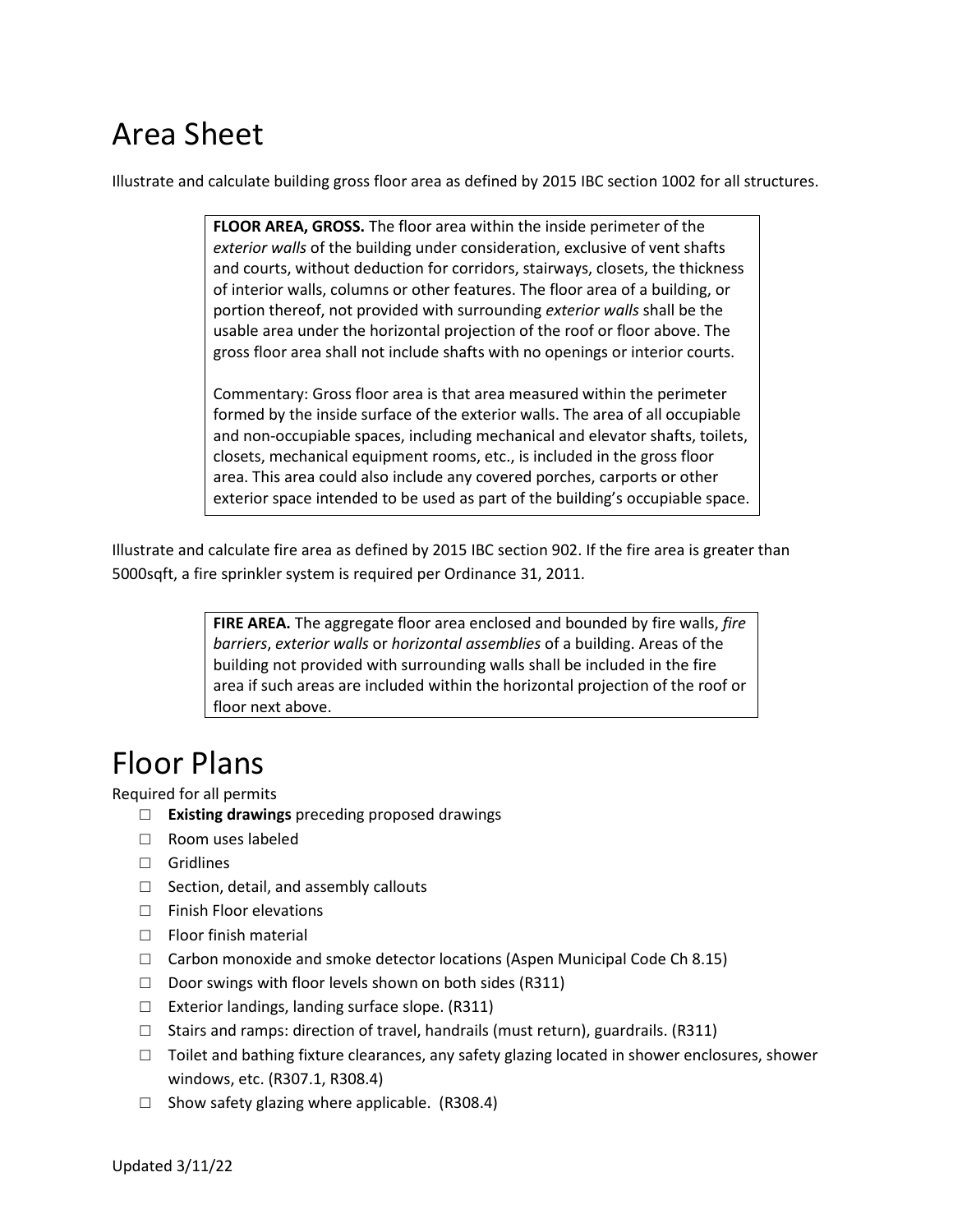- $\Box$  Windows and doors with coordinated labeling system matching schedule and, if applicable, Rescheck.
- $\Box$  All appliances and equipment labeled. Show clearances and access (per Manufacturer's instructions & 2015 IMC 306)
- $\square$  Show location of electric panel (cannot be located in a bathroom or storage closet and must have minimum 3' by 3' clear space. (NEC 110.26)
- $\Box$  Fireplaces and hearth extensions. Note type of fireplace. (Ch 10)
- □ Attic and crawlspace access sizes. (R408.4, R807.1)
- $\square$  Emergency escape and rescue openings. Height of sill above finish floor, opening size. Show overhead projections of any deck, porches or balconies above, if any. (R310)
- $\Box$  Window well dimensions, show ladder. If covered with a grate, it must require no more than 15lbs of force to open and permit the passage of smoke. If well is in walkway, provide guards as a grate could be obstructed and is not permitted. (R310, policy)
- $\Box$  Projections of patio covers, trellis, pergolas or any other similar overhead structures. Dashed outline of roof above. (policy)
- $\Box$  Garage/dwelling separation, including door. (R302.6)
- $\Box$  Dwelling separations and all fire rated assemblies (for two family and townhouses) (R302.3, R302.2)
	- o Fire resistive (and STC/IIC per Appendix K) walls, floors, ceilings, roofs, and shafts
	- o Continuity clearly shown
	- o Callouts referencing details
- $\Box$  Fire rated openings, doors, and windows
- □ Below grade ejectors, sump pumps
- □ Floor drains
- $\Box$  Electrical panel location with 30"x36" working space in front (may not be in a bathroom or clothes closet)

### Roof Plan

Applicable to roof work.

- □ **Existing drawings** preceding proposed drawings
- □ Drains, downspouts, gutters, scuppers and secondary drains/scuppers.
- $\Box$  Skylights with coordinated labeling system matching schedule and, if applicable, Rescheck.
- $\Box$  Flue, exhaust, and chimney terminations and intakes with dimensions to property lines and openings.
- □ Roof pitches shown as x:12, crickets
- $\Box$  Solar panels with orientation, slope, and height above roof (unless shown on REMP or site plan).
- □ Rooftop equipment
- $\Box$  Roofing material and class (Class A required in all locations per Ordinance 40, 2016)
- $\Box$  Roof/attic ventilation. Sec R806.2 If using the ratio 1/300 with ventilators, show calculation area of how the 50 to 80% area required by ventilators are located at least 3' above eave or cornice and the balance provided with eave or cornice vents. See alternate non-vented roof assembly option.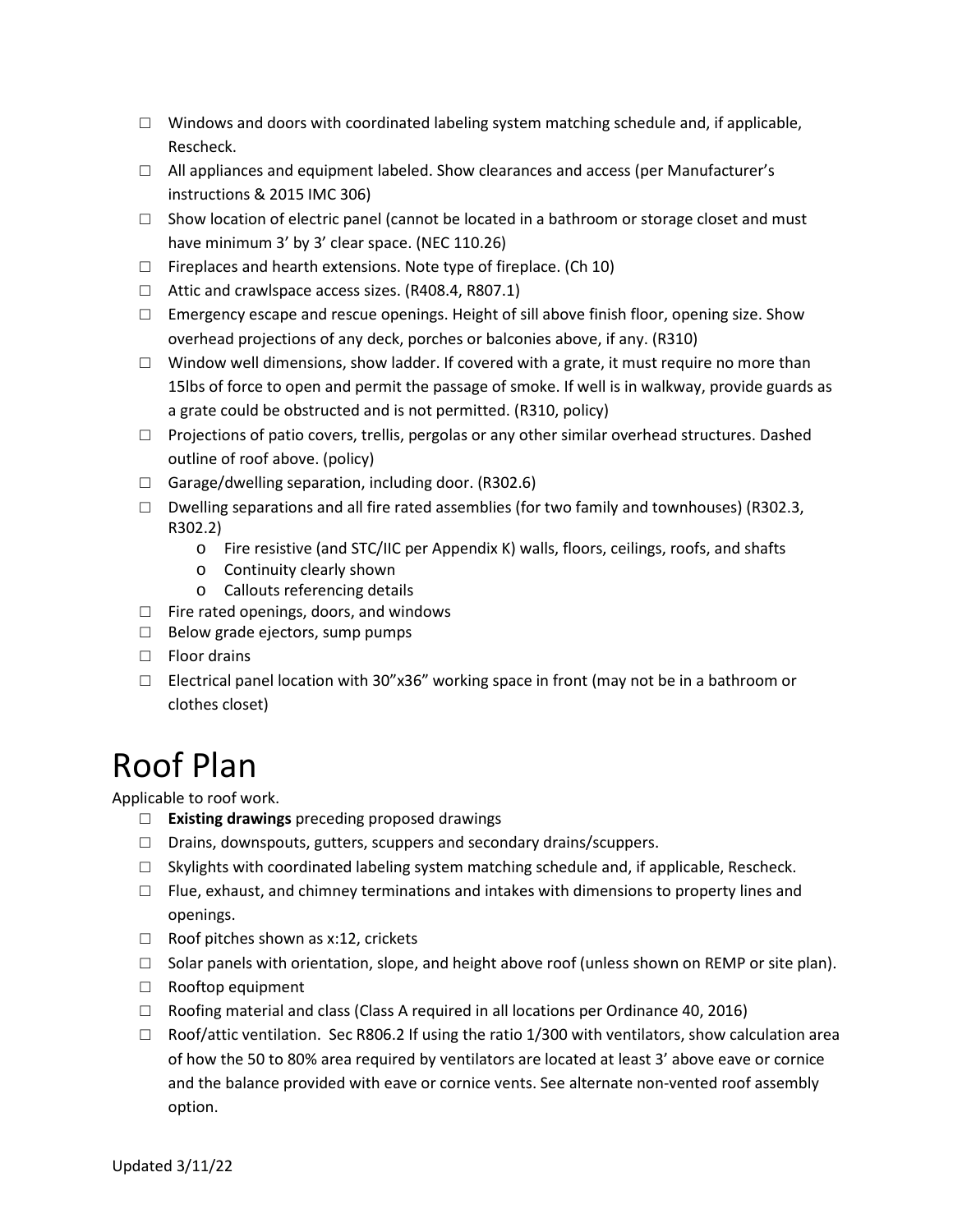- $\Box$  Show exterior walls below with dashed line.
- $\Box$  Snow stop locations. These are required anywhere a roof could shed ice and snow onto potentially occupied areas such as a walkway, stairway, alley, deck, pedestrian and vehicular exit from buildings or areas where there is potential for personal injury or property damage and areas directly above or in front of gas utility or electric utility meters. (Ordinance 40, 2016) R903.6 Snow shed design.
- $\Box$  FYI (this does not need to be on plans but must be installed): Ice dam barrier of at least two layers of underlayment cemented together or of a self-adhering polymer modified bitumen sheet shall extend from the roof eave edge at least six feet inside the exterior wall line as measured along the roof surface, eighteen inches from the centerline of the valley and up twenty-four inches on the vertical wall at a roof and wall juncture. (Ordinance 40, 2016) R905.2.7.1 Ice Barrier

#### Elevations

Required for any exterior work, including exhausts, windows, etc.

- □ **Existing drawings** preceding proposed drawings
- $\square$  Show proposed grade, underground structure and window wells
- $\Box$  Show windows, skylights and doors with opening size and door swing operation in dashed lines. With coordinated labeling system matching schedule and, if applicable, Rescheck.
- $\Box$  Interior finish floor levels as dashed lines, including stairs
- $\Box$  Exterior stairs, with guards and handrails.
- $\Box$  Note fall protection requirements at windows where the bottom of the opening is more than 72" above finished grade and is less than 24" above interior finished floor. (R312.2)
- $\Box$  Egress windows labeled, height of bottom of opening dimensioned. (R310)
- $\Box$  Safety glazing labeled on windows. (R308.4)
- $\Box$  Vents, intakes, and exhausts with distances to openings. (2015 IMC 401.4, 501.3.1)
- $\Box$  Chimneys and flues with heights above roof penetration and building elements within 10'. (Manufacturer's instructions, R1003.9)
- □ Finish materials, exterior walls, roofs
- $\Box$  Protection of wood and wood-based materials from decay, wood to earth separations (R317)
- $\Box$  Landings at doors and stairways (R311)
- $\Box$  Water, electric, and gas service and meter locations (per utilities)
- □ Snow stops (see requirements in Roof Plan requirements.)

#### Sections

- □ Detail and assembly references
- $\Box$  Show stair and ramp enlargement sections with guardrails, handrails, landings, risers, treads, nosing, vertical rise, slope, & headroom. Include dimensions. (R311)
- $\Box$  Gypsum board on ceiling and walls of any enclosed usable space under stairs. (R302.7)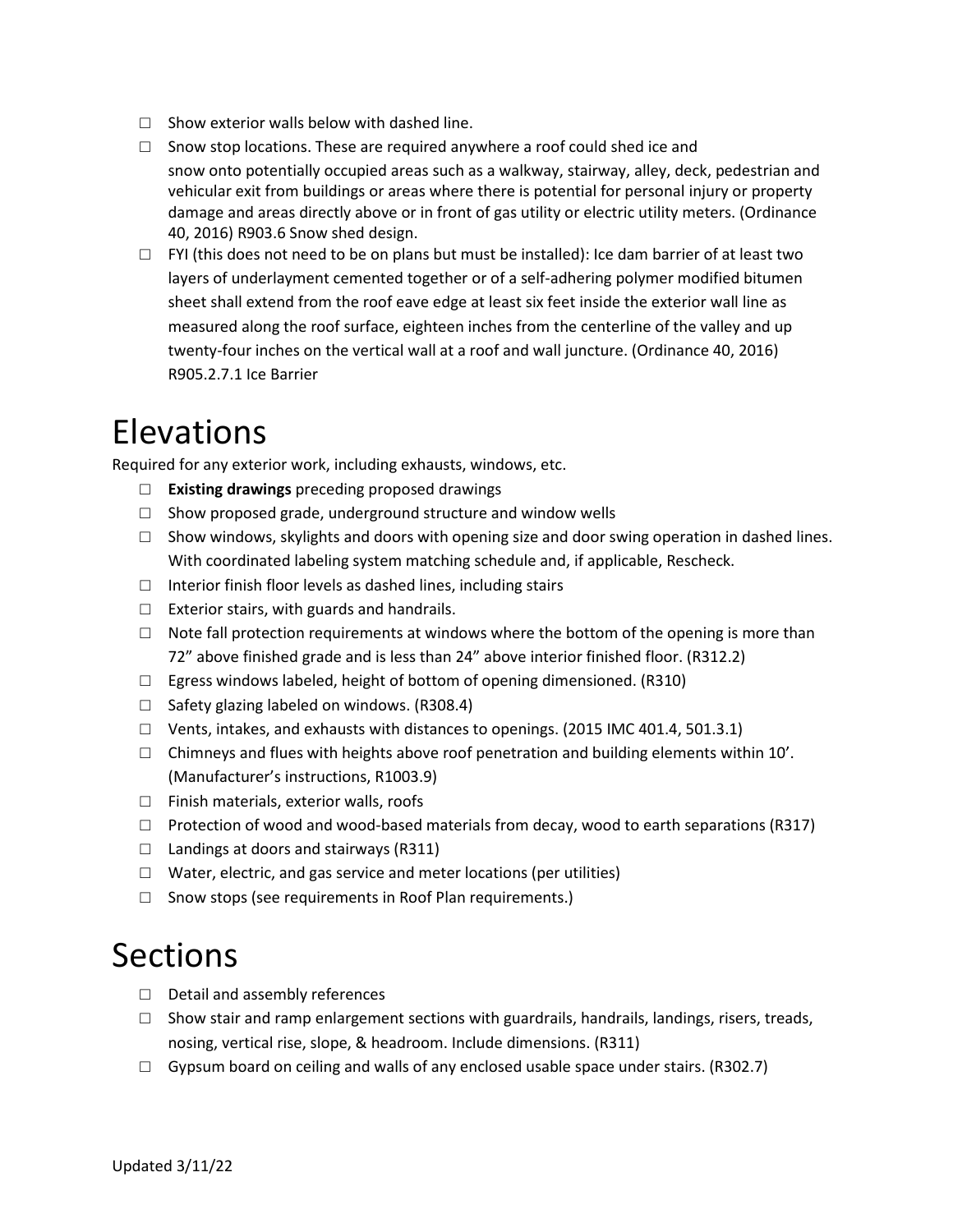- $\Box$  Show heights of ceilings, dropped ductwork, dropped beams, dropped ceilings, and soffits. (R305)
- $\square$  Show the thermal envelope continuity. This means that you should be able to put your pen down on paper and trace insulation around the entire envelope without having to lift your pen. Must be continuous or you must account for gaps/thermal bridges using the UA trade off in Rescheck. Some common mistakes:
	- o At the connection of the exterior wall and the foundation and floor. If the floor joists are hung from the foundation wall, rather than sitting on top, you will need to insulate the portion of the foundation wall above the floor up to the framed wall.
	- o Steel beams and columns in the thermal envelope. To avoid thermal bridging, the steel member should not create a gap in the continuous thermal envelope.
	- $\circ$  Forgetting slab edge insulation. See the options below. Not needed if top of slab is 12" or more below grade. (2015 IECC R402.2.10)



#### Figure 402.2.8 **SLAB INSULATION METHODS**

- □ Skylights with distance above finish floor
- □ Roof/attic and crawlspace ventilation. (R806, R408)
- $\Box$  Dwelling separations and all fire rated assemblies for two family and townhouses. (R302)
	- o Fire resistive (and STC/IIC) walls, floors, ceilings, roofs, and shafts
	- o Extents clearly shown
	- o Callouts referencing details
- $\Box$  Note where fire blocking and draft stopping will be installed. Show in any details as necessary.
- $\Box$  Note exterior projections and/or concealed construction requiring sprinkler protection.

### Details

 $\Box$  All wall, floor, ceiling, and roof assemblies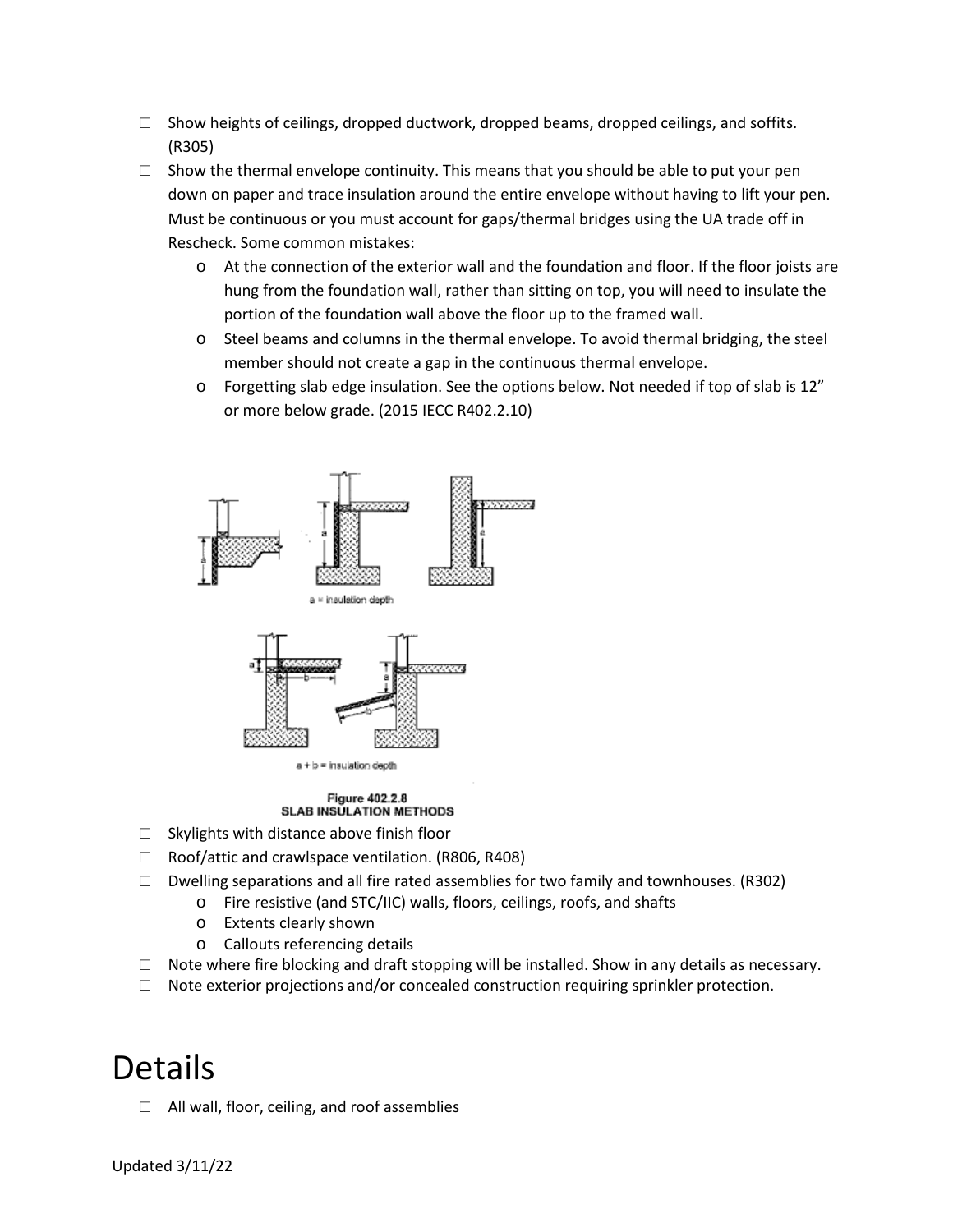- o Roof details must match the Class A roof assembly documentation
- $\Box$  All assembly, wall, floor, roof, parapet, eave, and ceiling intersections
- □ All intersections of dissimilar materials, corners and ends
- $\Box$  All insulation (rim joists, slab edge, etc.). No thermal breaks.
- $\Box$  Air barrier and vapor barrier continuity at the thermal envelope (2015 IECC Table R402.4.1.1):
	- All joints, seams and penetrations
	- Site built windows, doors and skylights
	- Openings between window and door assemblies and their respective jambs and framing
	- Utility penetrations
	- Dropped ceilings or chases adjacent to the thermal envelope
	- Knee walls
	- Walls and ceilings separating a garage from conditioned spaces
	- Behind tubs and showers on exterior walls
	- Common walls between dwelling units
	- Attic access openings (provide a detail showing insulation and air sealing)
	- Rim joist junction
	- Other sources of infiltration
- $\Box$  Foundation waterproofing or damp proofing (R406)
- □ Flashing, drainage plane
- $\Box$  Details around openings such as windows doors and skylights (including skylight curb height)
- □ Ext. wall Finishes (masonry sills, windowsills etc.)
- □ Dwelling separation **wall** assemblies (for townhomes, duplexes, ADUs)
	- o Must be 1 hour (R302.2, R302.3)
	- o Must have a Sound Transmission Class (STC) rating of 45 or greater (IRC Appendix K)
	- o Choose an assembly from our **preapproved assembly list**; choose one listed to UL 263 or ASTM E 119; choose one from 2015 IBC 720; or create one from 2015 IBC 721.
	- o **Print each page of the chosen assembly's installation instructions on the plans.**
- □ Dwelling separation **floor** assemblies (for townhomes, duplexes, ADUs)
	- o Must be 1 hour (R302.2, R302.3)
	- o Must have a Sound Transmission Class (STC) and an Impact Insulation Class (IIC) rating of 45 or greater (IRC Appendix K)
	- o Choose an assembly from our **preapproved assembly list** (Additional information section below); choose one listed to UL 263 or ASTM E 119; choose one from 2015 IBC 720; or create one from 2015 IBC 721.
	- o **Print each page of the chosen assembly's installation instructions on the plans.**
- $\Box$  Exterior walls closer than 5 feet to the property line
	- o Must be 1 hour (R302.1)
	- o Choose an assembly from our **preapproved assembly list** (Additional information section below); choose one listed to UL 263 or ASTM E 119; choose one from 2015 IBC 720; or create one from 2015 IBC 721.
	- o **Print each page of the chosen assembly's installation instructions on the plans.**
- $\Box$  Roof overhangs and other projections closer than 5 feet to the property line
	- o Must have one layer of Type X gypsum product on the underside (R302.1)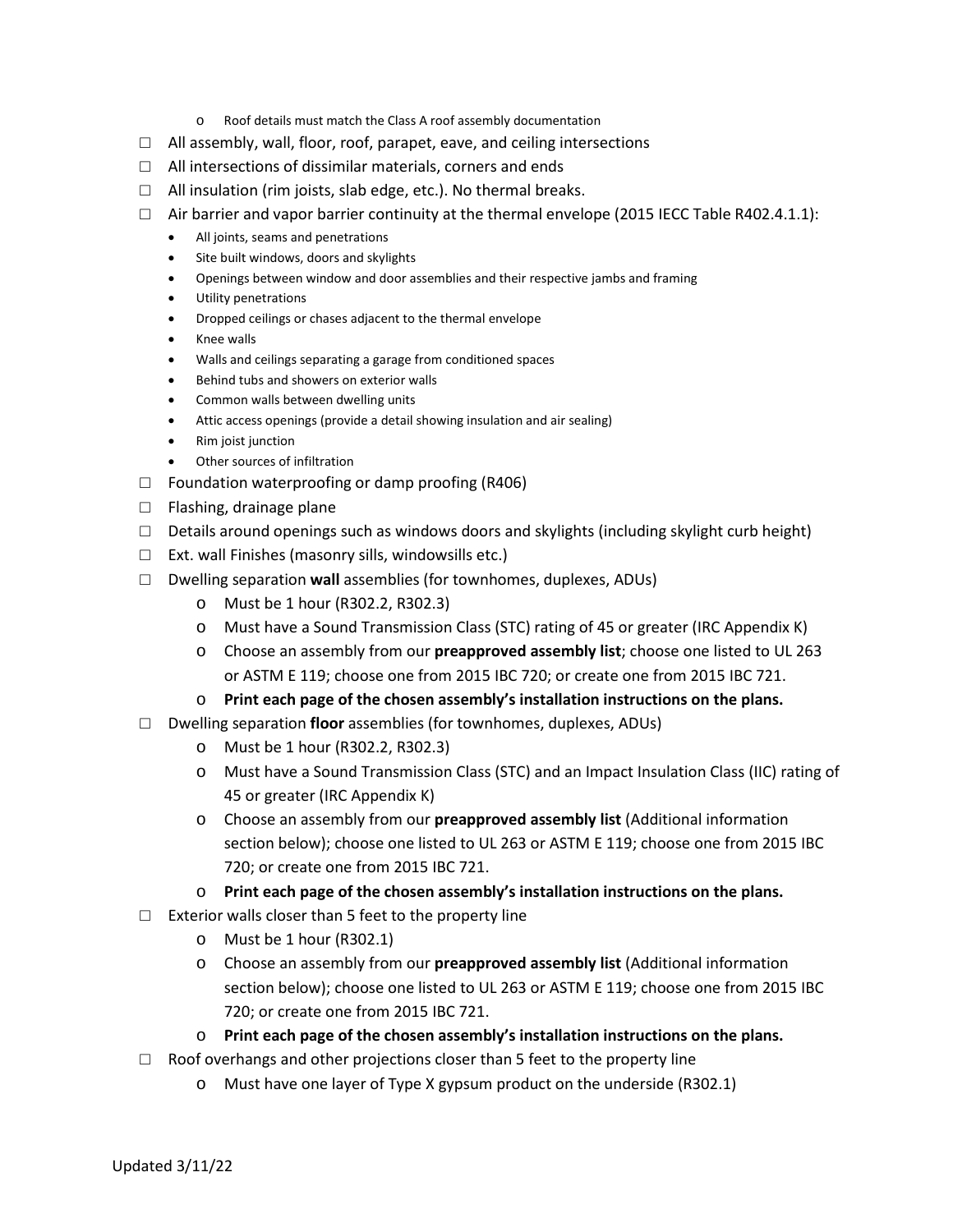- $\Box$  Show all penetrations and transfer openings through fire resistive assemblies and provide listed product specs.
- $\Box$  Fire blocking and draft stopping. Note or show in any details as necessary.
- $\Box$  Masonry veneer assembly, support and weep holes.
- □ Protection of foam plastic with thermal barrier. R316.4
- $\Box$  Fireplace details (for gas log and hearth alterations to wood burning fireplaces)
	- $\Box$  Dimensions, including firebox opening (R1001.6)
	- □ Firebox construction (R1001.5)
	- $\Box$  Firebox and chimney/flue clearances to combustibles (R1001.11)
	- □ Hearth extension dimensions, construction, and support (R1001.9, R1001.10)
	- $\Box$  Firebox and hearth extension structural support (R1001.9)
	- □ Exterior air supply (R1006.1)
	- $\Box$  New or altered wood burning fireplaces and gas logs must have tight-fitting doors and exterior air supply. (2015 IECC R402.4.2)
	- □ Chimney/Flue/Termination clearances (R1003.9, R1003.18, R1005)

### Schedules

- $\square$  Windows and Skylights: size, U factor, emergency escape, safety glazing, fall protection
- □ Door: size, clear opening width, U factor

### Reflected Ceiling Plans

- □ Permanently installed light fixtures
- □ Skylights
- $\Box$  Soffits and furred/dropped ceilings, dropped beams, vaulted and cathedral ceilings, sloped ceilings.
- □ Attic access size

#### Mechanical Plans (under the 2015 IMC)

Mechanical Plans are required for new construction and should be prepared by a licensed mechanical engineer or licensed mechanical contractor. Drawings should include the following:

- $\Box$  Basic one-line schematic drawing of the HVAC system
- $\Box$  Show all intake, exhaust, flue, and vent outlets with dimensions to openings and property lines
- $\Box$  Equipment layout with access, working space, and clearances
- □ Equipment schedule
- $\Box$  Description of all systems and sequence of operation
- $\Box$  Winter/summer indoor and outdoor design temperatures listed on the plan. Must fit within the following parameters:
	- o Winter indoor temp may not be above 72 deg F (2015 IECC R302.1)
	- o Winter indoor temp may not be below 68 deg F (2015 IRC R303.8)
	- o Summer indoor temp may not be below 75 deg F (2015 IECC R302.1)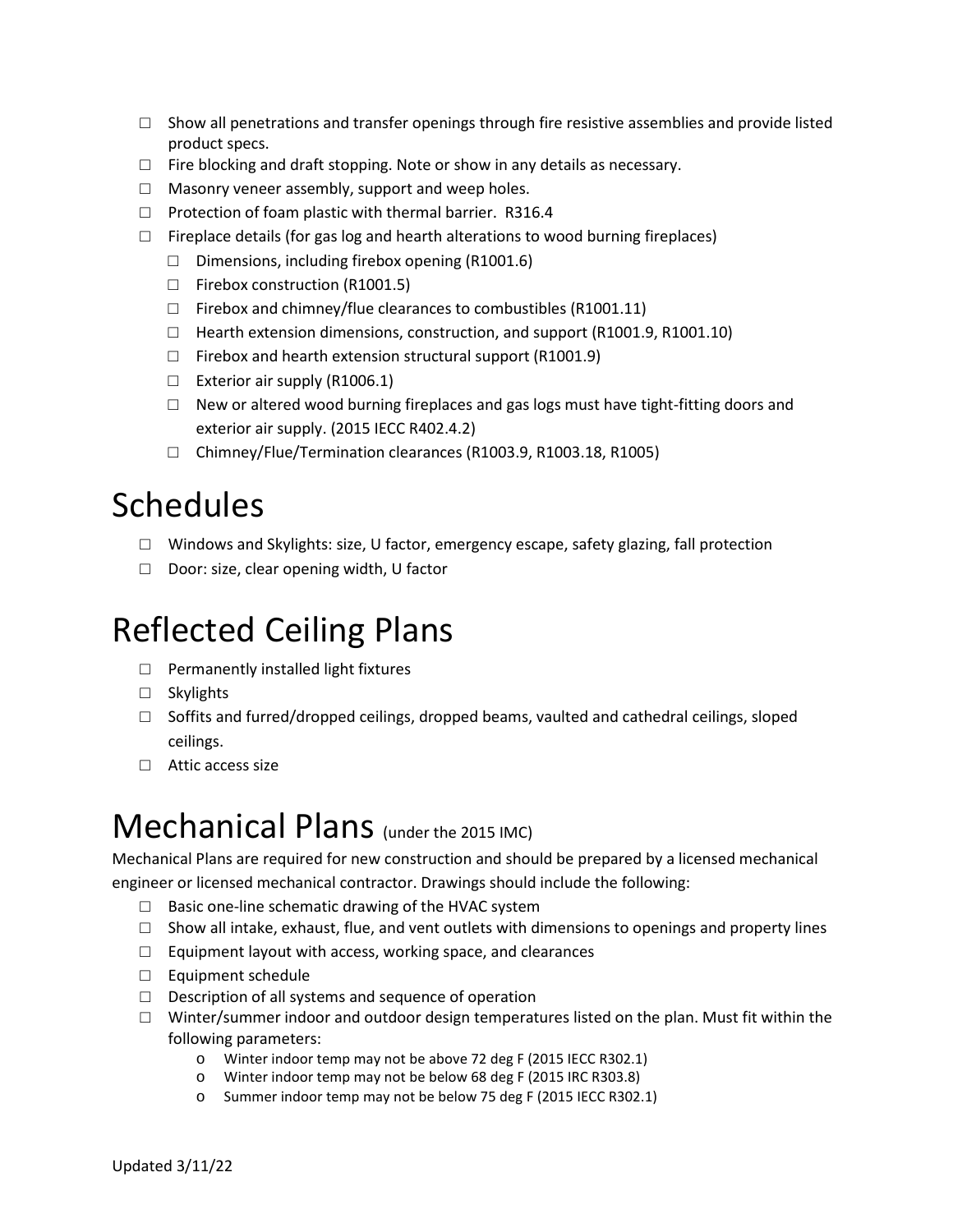- o Summer outdoor design temp: 82 deg F (Ordinance 40, 2016)
- o Winter outdoor design temp: -15 deg F (Ordinance 40, 2016)
- □ Kitchen Hood CFMs and interlocked makeup air if over 400cfm
- □ Dryer duct length, CFMs and makeup air as required by 2015 IMC 504.6
- □ All fireplaces, sizes, types, and venting
- □ Radiant floor locations
- $\Box$  A whole house balanced mechanical ventilation system (Ordinance 40, 2016). Show your calculations or use our Residential Ventilation Calculator from the [Document Library.](https://www.cityofaspen.com/1391/Document-and-Resource-Library) . The minimum continuous outdoor airflow rate shall be determined in accordance with the following equation:  $Qr = ((0.01 \times \text{Afloor}) + [7.5 \times (\text{Nbr} + 1)]) \times \text{Sc}$ where:

Qr = ventilation flow rate, cubic feet per minute (cfm)

Afloor = floor area in square feet (ft2)

Nbr = number of bedrooms, not less than one

Sc = 0.75 (system coefficient for balanced systems)

*Exception: The outdoor air ventilation system is not required to operate continuously where the system has controls that enable operation for not less than 1 hour of each 4-hour period. The average outdoor air flow rate over the 4 hour period shall be not less than that prescribed by the equation.*

 $\Box$  Note fuel type and combustion air requirements for existing equipment to remain.

See also Mechanical Documents Section

### Lighting Plans (under the 2017 NEC, 2015 IECC)

- $\Box$  Permanently installed light fixtures
- □ Lighting Schedule, note IC rated cans
- $\Box$  75% of all lamps in permanently installed fixtures must be high efficacy. Clearly show on the plan and schedule which lamps are high efficacy and which are not. Provide the total number of high efficacy and the total number of non-high efficacy. (2015 IECC R404.1)
- □ High efficacy lamps are defined by 2015 IECC R202 as:
	- o 60 lumens per watt for lamps over 40 watts
	- o 50 lumens per watt for lamps over 15 watts to 40 watts
	- o 40 lumens per watt for lamps 15 watts or less

#### Structural Plans (under the 2015 IBC)

Required for new construction, additions, and structural alterations.

- $\Box$  Reference to soils report or soil bearing capacity assumption signed letter from structural engineer
- $\Box$  Design load criteria, wind speed & exp. category, ground snow load, and seismic category. All to match City's amended design criteria Ordinance 40, 2016
- $\Box$  Foundation plan: footing, pad and foundation wall sizes, steps, and elevations; cross sections showing reinforcement
- □ Frost protection depth
- $\Box$  Roof and floor framing plans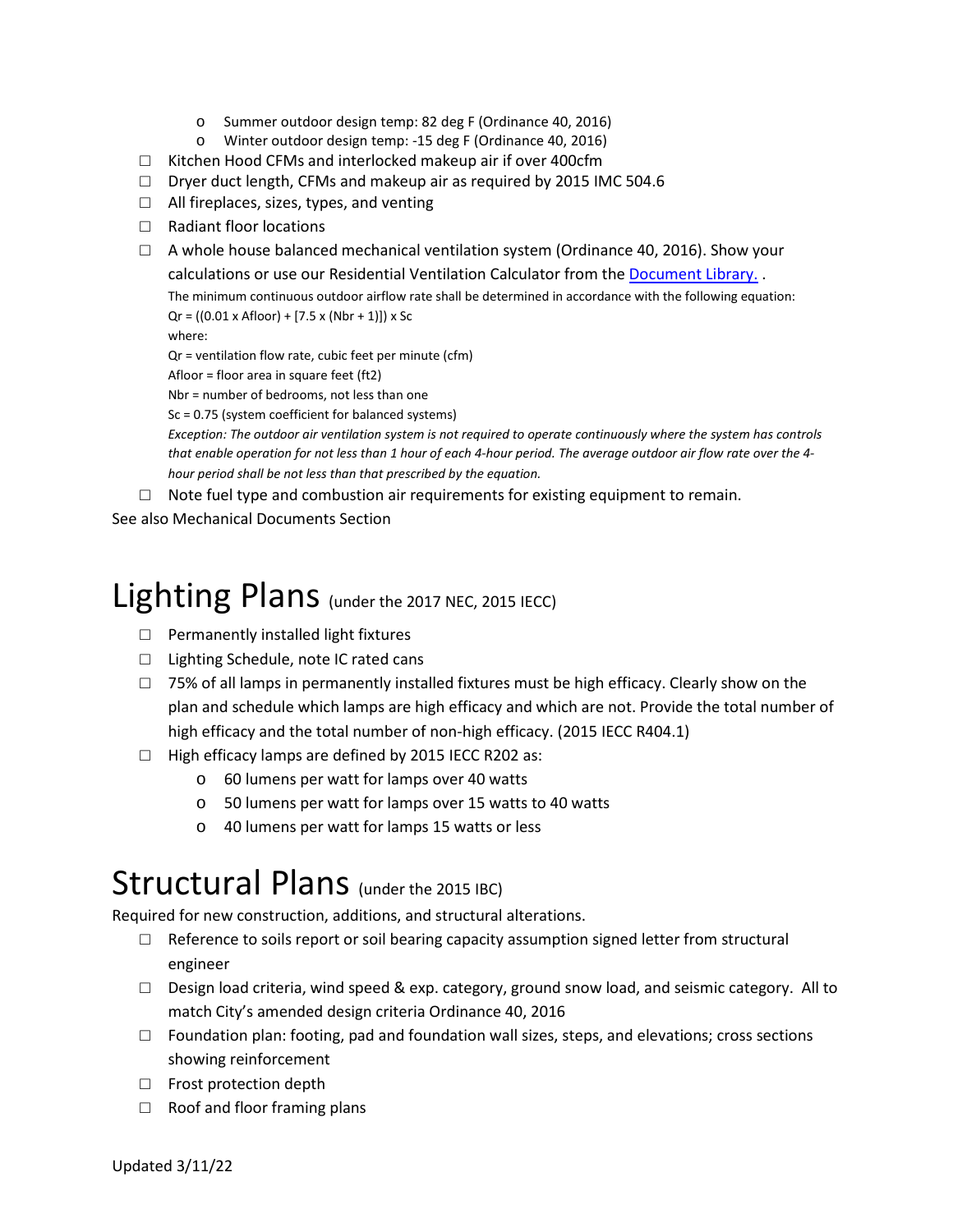- □ Locations and sizes of all framing components
- □ Hangers
- □ Header sizing
- □ Fasteners and welds
- □ Shear walls/bracing locations and nailing requirements
- □ Material types, grades and species identified
- □ Details referenced in plans
- □ Masonry Support
- □ Special Inspections program, list the elements and periodic or continuous inspections required

#### Radon Plan (Under 2015 IRC Appendix F)

For new construction & additions

- □ Details for membrane under slabs and crawl spaces
- □ Radon Vent location
- □ Power to location and access for future fan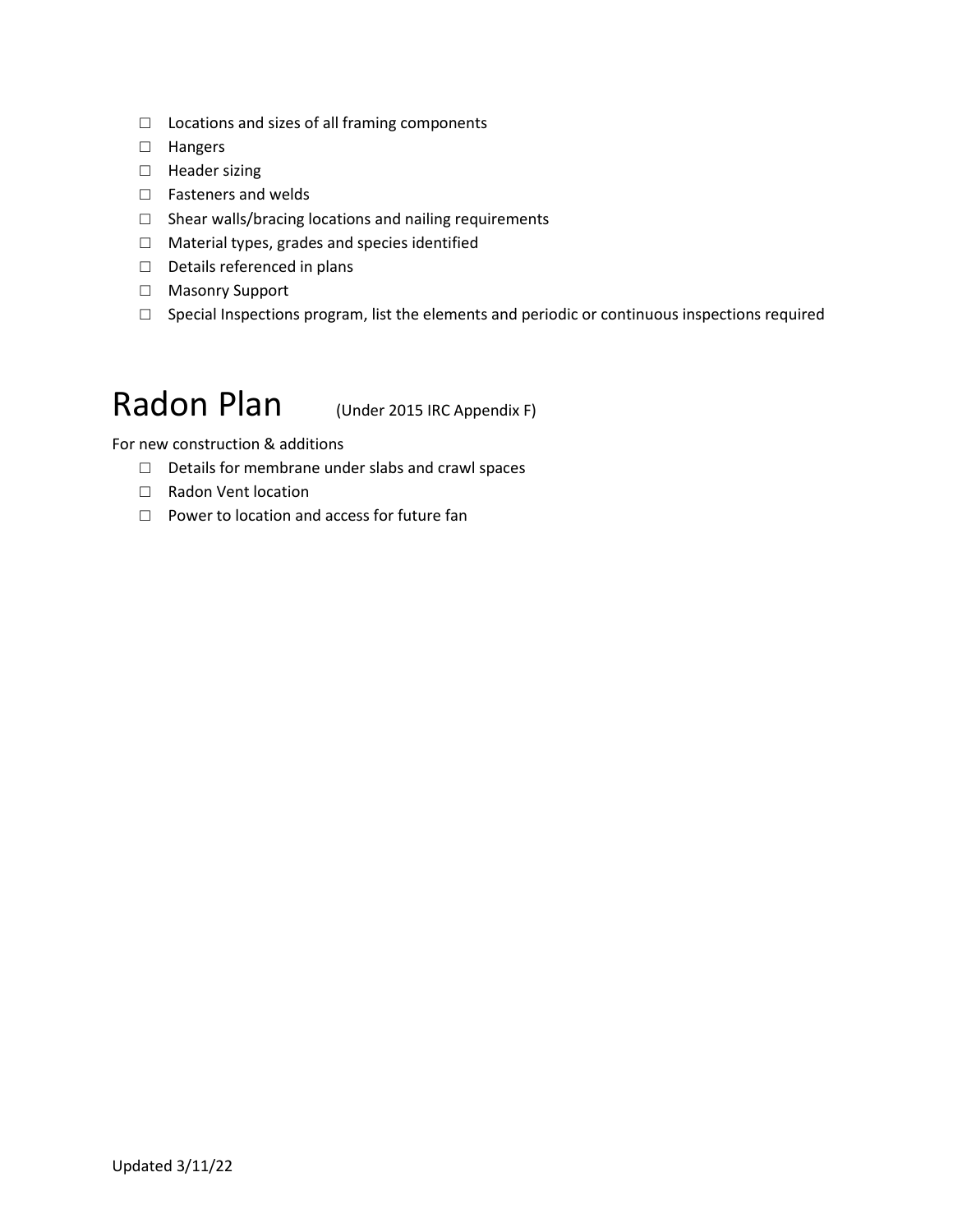## Additional Information

#### Adopted Codes & Standards

The following codes as amended by Ordinance 40, 2016

- □ 2015 IRC (International Residential Code) Chapters 1-10
- □ [2015 IRC appendixes: E: Manufactured homes, F: Radon, J: Existing Buildings & Structures,](https://www.cityofaspen.com/197/Building-Energy-Codes)  [H: Patio Covers, K: Sound Transmission.](https://www.cityofaspen.com/197/Building-Energy-Codes)
- □ [2015 IPC \(International Plumbing Code\)](https://www.cityofaspen.com/197/Building-Energy-Codes)
- □ [2015 IMC \(International Mechanical Code\)](https://www.cityofaspen.com/197/Building-Energy-Codes)
- □ [2015 IFGC \(International Fuel Gas Code\)](https://www.cityofaspen.com/197/Building-Energy-Codes)
- □ [2015 IECC \(International Energy Conservation Code\)](https://www.cityofaspen.com/197/Building-Energy-Codes)
- □ [2015 IFC \(International Fire Code\)](https://www.cityofaspen.com/197/Building-Energy-Codes)
- □ [2015 IEBC \(International Existing Building Code\)](https://www.cityofaspen.com/197/Building-Energy-Codes)
- □ [2015 ISPSC \(International Swimming Pool and Spa Code\)](https://www.cityofaspen.com/197/Building-Energy-Codes)
- □ [2015 ISEP \(International Solar Energy Provisions\)](https://www.cityofaspen.com/197/Building-Energy-Codes)
- □ 2020 NEC (National Electrical Code)

#### Design Criteria

As adopted by Ordinance 40, 2016:

| Ground snow load                 | $100$ psf             |
|----------------------------------|-----------------------|
| Wind Speed / Exposure Category   | 89/B                  |
| Seismic design category          | C                     |
| Weathering                       | Severe                |
| Frost line depth                 | 36"                   |
| Termite                          | None to slight        |
| Decay                            | None to slight        |
| Winter design temp               | $-15$ deg F           |
| Summer design temp               | 82 deg F              |
| Ice shield underlayment required | Yes                   |
| Flood hazards                    | See Sec. 8.20.020(bb) |
| Air Freezing index               | 2000                  |
| Mean annual temperature          | 40 degrees            |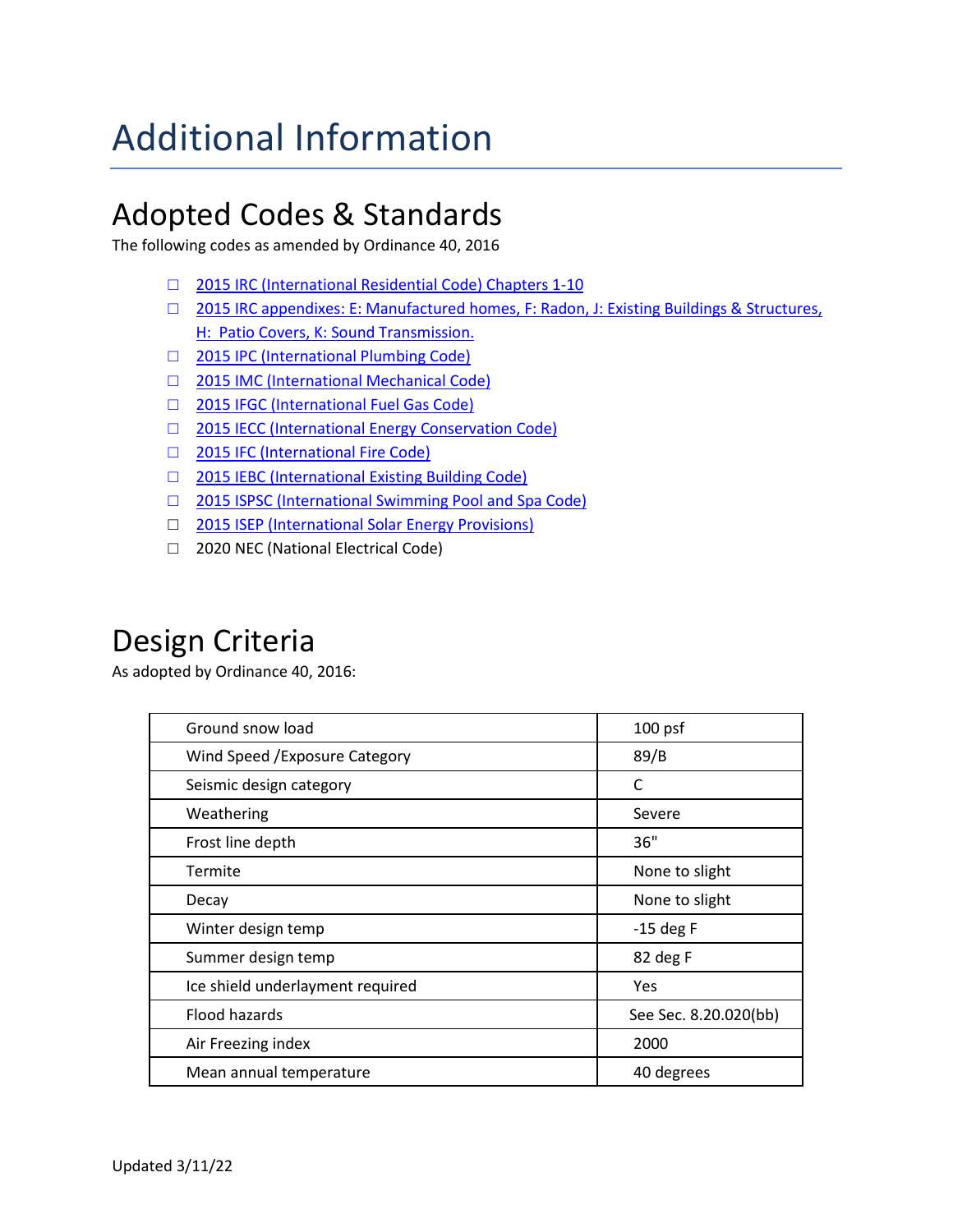Per City Policy:

□ Indoor design relative humidity: 35%

#### Permitting Fees

Fees will be due at both application submittal and at permit issuance. Use the Building Permit Fee Estimator tool in the [Document Library](https://www.cityofaspen.com/1391/Document-and-Resource-Library) to estimate your permit fees or request an estimate from a permit coordinator.

#### Fire Sprinklers

As adopted by Ordinance 40, 2016:

• Automatic fire sprinkler systems are required in all structures 5,000 square feet or greater as defined by fire area and in structures 2 stories or more in height and in structures containing 4 or more dwelling units.

#### Carbon Monoxide Detectors

As adopted by Municipal Code, owners of existing residential occupancies shall come into compliance with the requirements of Chapter 8.15 Carbon Monoxide Detectors. The ordinance became effective on March 2, 2009 and applies to all existing, new and altered dwelling units.

#### Inspections

For a list of potential inspections your project may require, [click here.](https://www.cityofaspen.com/DocumentCenter/View/187/List-of-Inspection-Types-PDF?bidId=) For more information about inspections through City of Aspen, visit our [Inspections](https://www.cityofaspen.com/227/Inspections) page.

#### Final Inspection Expectations

Prior to Final inspection, you must have/complete the following:

- 1. Have final signoffs from each review agency, including:
	- a. Zoning
	- b. HPC
	- c. Engineering
	- d. Fire
	- e. Water
	- f. Sanitation
	- g. Parks
	- h. Environmental Health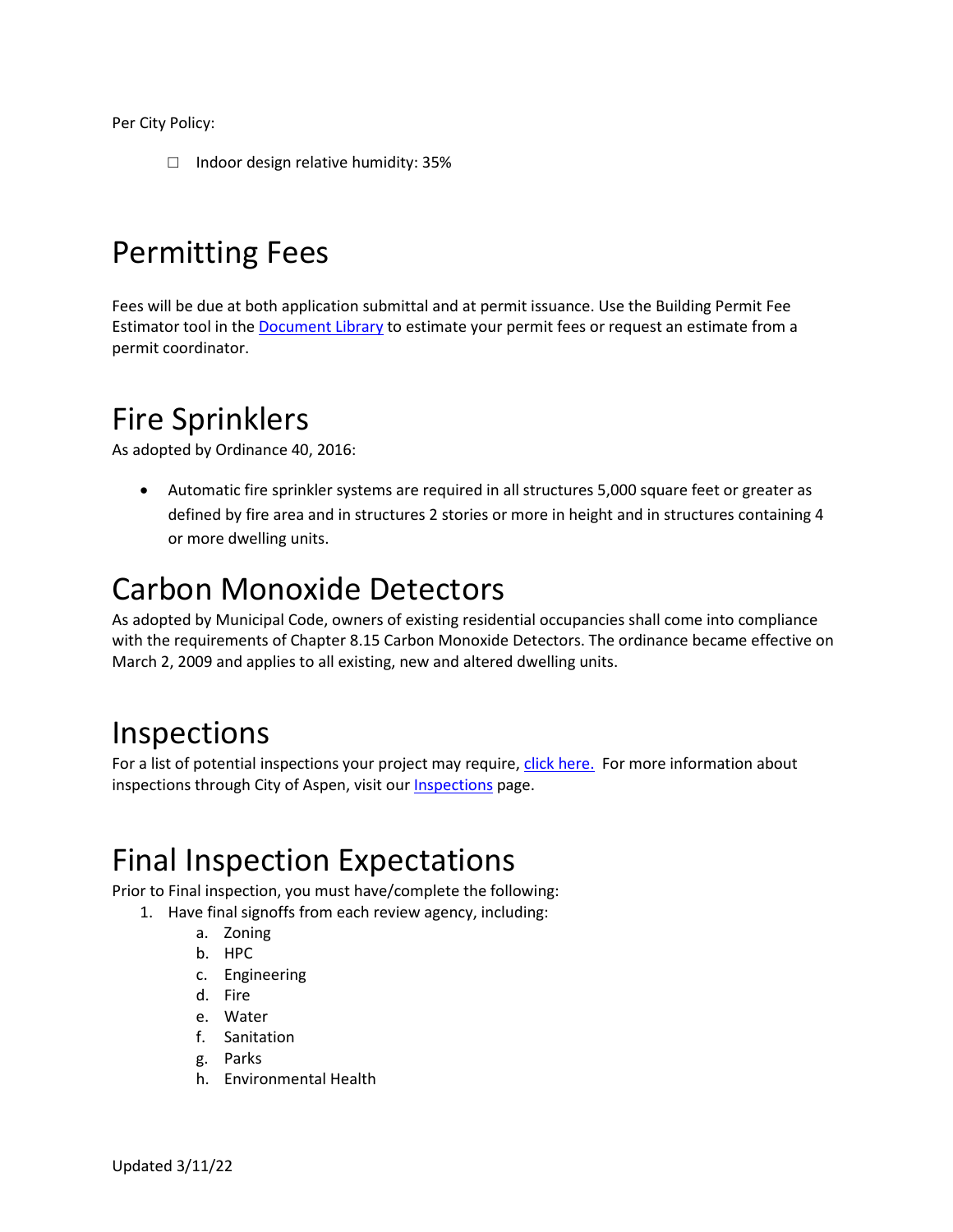- 2. Manuals for all appliances and equipment must be compiled together in one location for the owner.
- 3. A certificate must be permanently affixed on or in the electric panel with the following information per 2015 IECC R401.3:
	- a. List all insulation R values and fenestration U factors.
- b. List types and efficiencies of all heating, cooling, and service water heating equipment.
- 4. Submit a complete set of as-built drawings for the project.

#### Permit Application Process: What to Expect

#### **Consider a Pre-submittal Meeting**

If you are unfamiliar with the City's permit application requirements, it is recommended that you schedule a pre-submittal meeting so that you have a clear understanding of what documents and plans you will need to submit. The purpose of a pre-submittal meeting is to identify a project's major areas for improvement through a high-level completeness assessment prior to a submission for building permit. As the applicant, you will be expected to present your drawings to plans examiners so that they can provide feedback. Prior to the meeting, you should review all applicable building and zoning checklists in th[e Document Library](https://www.cityofaspen.com/1391/Document-and-Resource-Library) to ensure you have the required documents ready for reference at this meeting. You may reach out to a permit coordinator to schedule a pre-submittal meeting: [permitcoordinators@cityofaspen.com.](mailto:permitcoordinators@cityofaspen.com)

#### **Permit Review**

Once your application is submitted, your permit will move through the various referral agencies' review queues. Different referral agencies have different queues and therefore not all agencies review a permit at the same time. The Permit Coordinator will let you know which agencies will be reviewing and will be your point of contact for status inquiries.

#### **Receive Comment Letter(s)**

You may receive comments from review agencies as they review your permit. The comments will require you to edit your plans or documents and re-submit the revised documents as a part of a formal response to comments.

#### **Create Your Response to Comments**

If you receive comments during permit review, you will address all referral agency comments by providing a written response to each comment as well as revised plan sets and other documents as necessary. Please note: individual plan sheets will not be accepted at response to comments. **Each response should include a description of how the comment has been resolved and which drawing(s) or document(s) has been revised**. **You may not submit any response to comments until all agencies have reviewed in the current review round**. If desired, you may schedule a re-submittal meeting for review of your response to comments through a permit coordinator prior to submitting your response. Please reach out to the Permit Coordinator if you have any questions about this process.